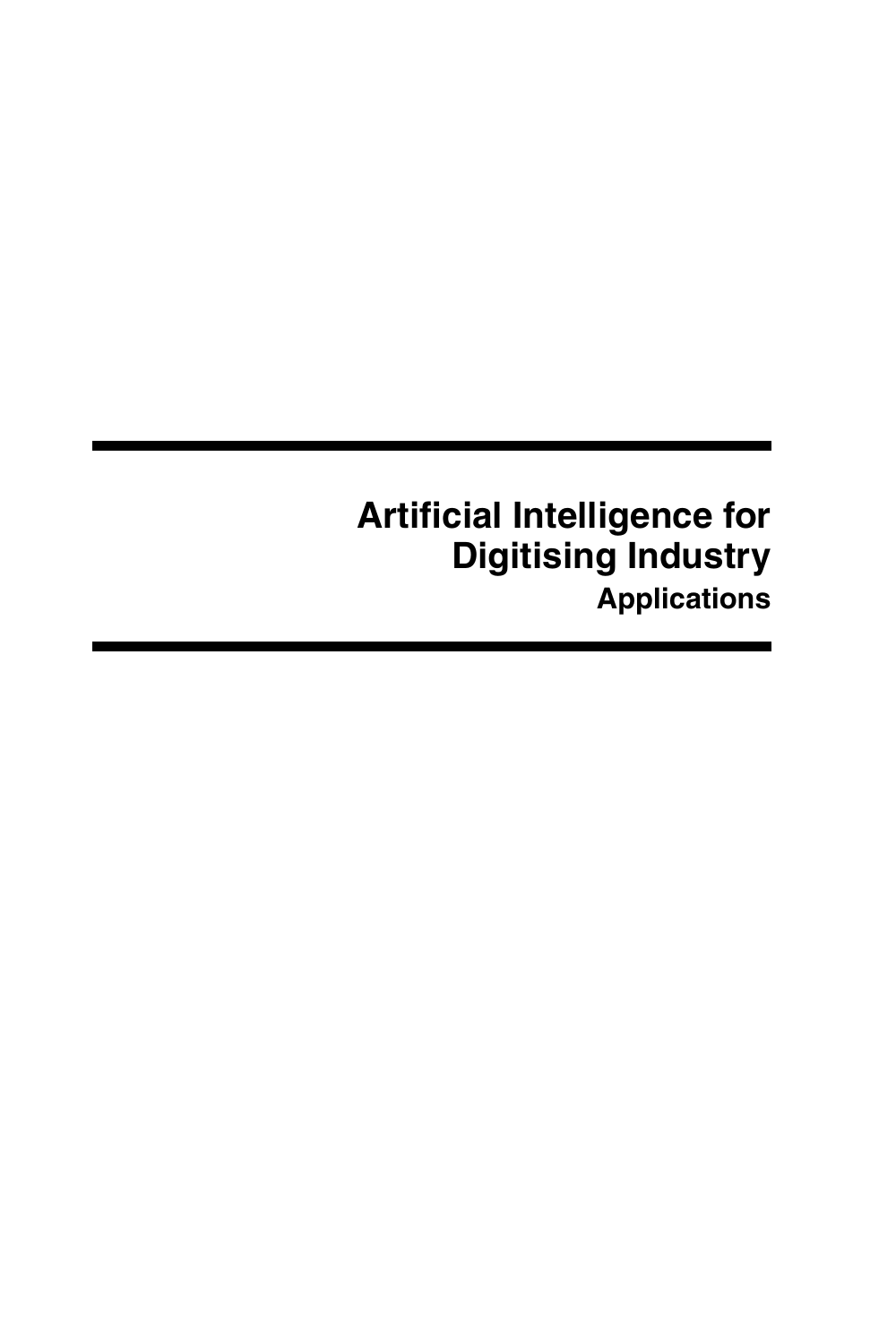#### **RIVER PUBLISHERS SERIES IN COMMUNICATIONS**

*Series Editors:*

**ABBAS JAMALIPOUR MARINA RUGGIERI**<br> *The University of Sydney University of Rome Tor Australia Italy*

*University of Rome Tor Vergata* 

#### **JUNSHAN ZHANG**

*Arizona State University USA*

The "River Publishers Series in Communications" is a series of comprehensive academic and professional books which focus on communication and network systems. Topics range from the theory and use of systems involving all terminals, computers, and information processors to wired and wireless networks and network layouts, protocols, architectures, and implementations. Also covered are developments stemming from new market demands in systems, products, and technologies such as personal communications services, multimedia systems, enterprise networks, and optical communications.

The series includes research monographs, edited volumes, handbooks and textbooks, providing professionals, researchers, educators, and advanced students in the field with an invaluable insight into the latest research and developments.

For a list of other books in this series, visit www.riverpublishers.com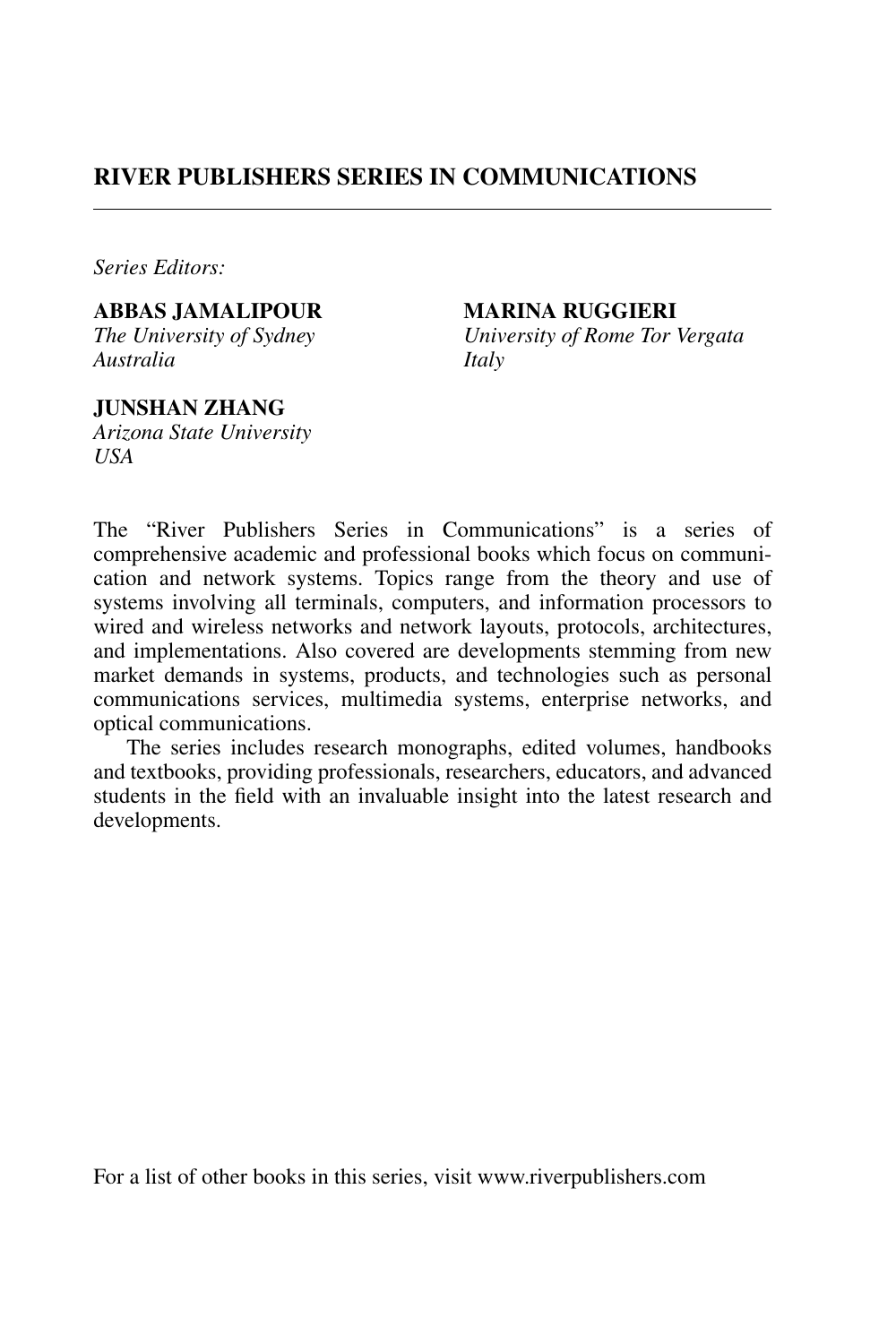# **Artificial Intelligence for Digitising Industry Applications**

### **Editors**

### **Ovidiu Vermesan**

SINTEF, Norway

# **Reiner John**

AVL List, Austria

## **Cristina De Luca**

Infineon Technologies, Germany

### **Marcello Coppola**

STMicroelectronics, France

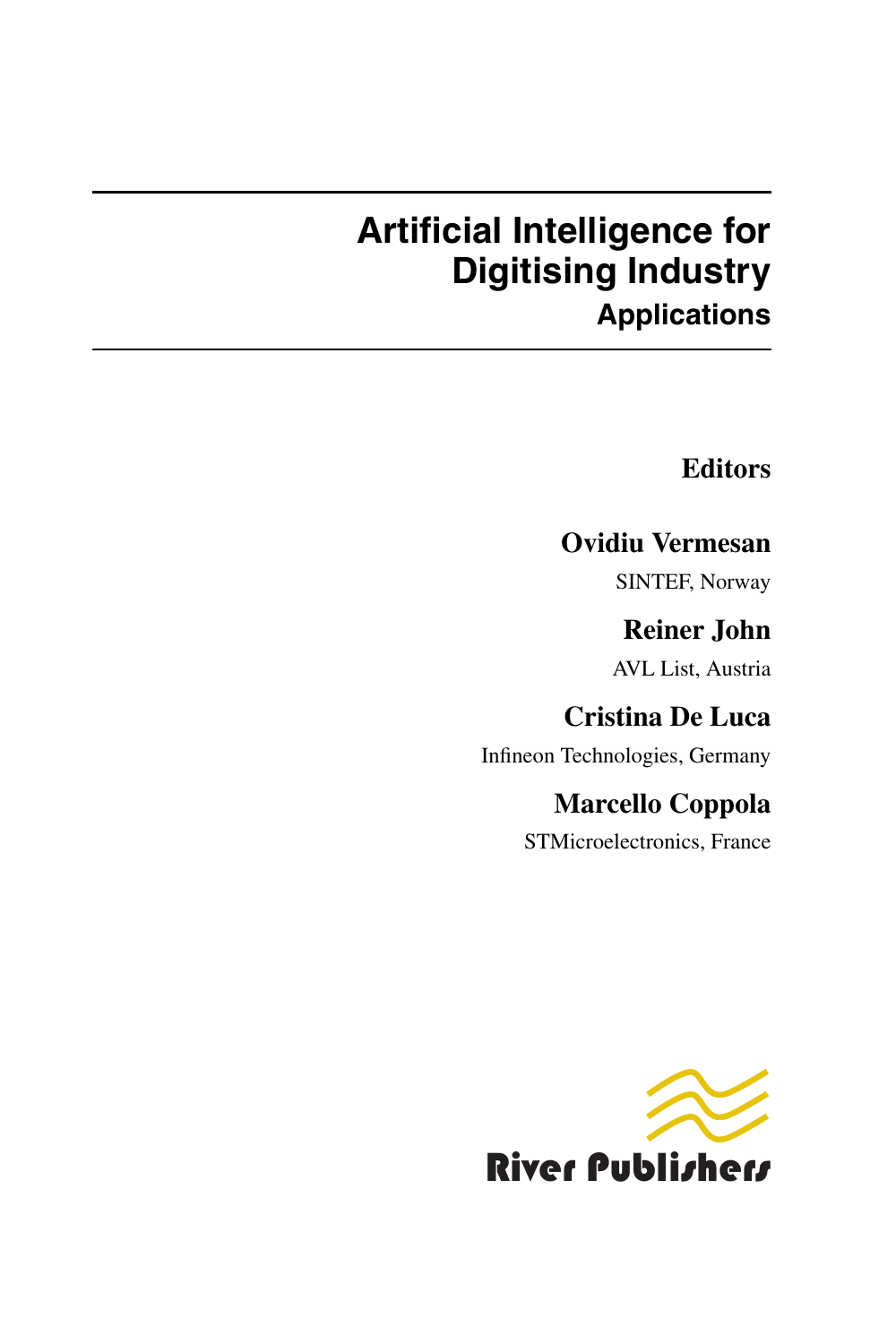*Published, sold and distributed by:* River Publishers Alsbjergvej 10 9260 Gistrup Denmark

www.riverpublishers.com

ISBN: 978-87-7022-664-6 (Hardback) 978-87-7022-663-9 (Ebook)

©The Editor(s) (if applicable) and The Author(s) 2021. This book is published open access.

#### **Open Access**

This book is distributed under the terms of the Creative Commons Attribution-Non-Commercial 4.0 International License, CC-BY-NC 4.0) (http://creativecommons.org/ licenses/by/4.0/), which permits use, duplication, adaptation, distribution and reproduction in any medium or format, as long as you give appropriate credit to the original author(s) and the source, a link is provided to the Creative Commons license and any changes made are indicated. The images or other third party material in this book are included in the work's Creative Commons license, unless indicated otherwise in the credit line; if such material is not included in the work's Creative Commons license and the respective action is not permitted by statutory regulation, users will need to obtain permission from the license holder to duplicate, adapt, or reproduce the material.

The use of general descriptive names, registered names, trademarks, service marks, etc. in this publication does not imply, even in the absence of a specific statement, that such names are exempt from the relevant protective laws and regulations and therefore free for general use.

The publisher, the authors and the editors are safe to assume that the advice and information in this book are believed to be true and accurate at the date of publication. Neither the publisher nor the authors or the editors give a warranty, express or implied, with respect to the material contained herein or for any errors or omissions that may have been made.

Printed on acid-free paper.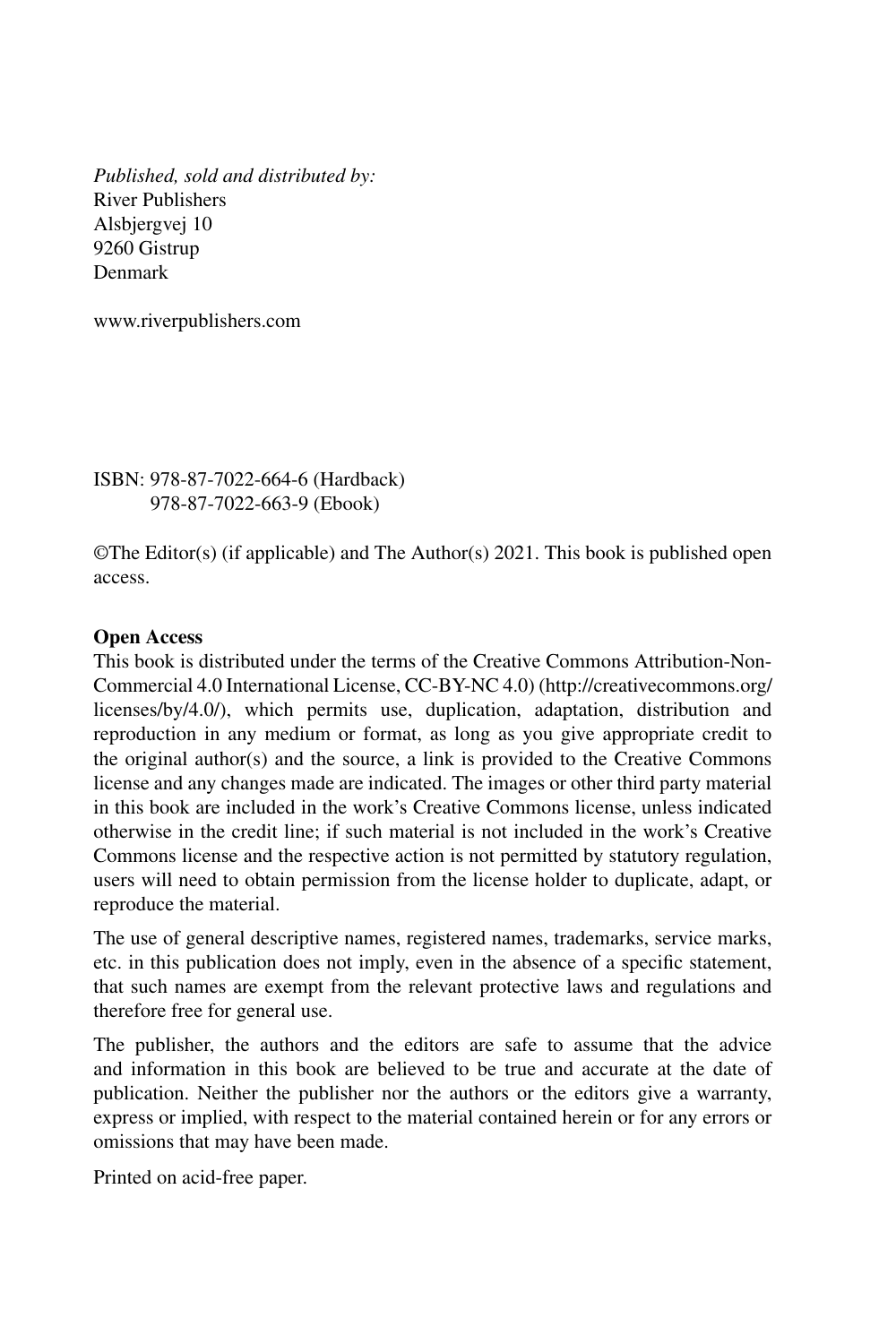#### **Dedication**

| "Action is the real measure of intelligence."             | - Napoleon Hill    |
|-----------------------------------------------------------|--------------------|
| "Intelligence is the ability to adapt to change."         | - Stephen Hawking  |
| "Intelligence is quickness in seeing things as they are." | - George Santayana |
| "Everything you can imagine is real."                     | - Pablo Picasso    |

#### **Acknowledgement**

The editors would like to thank all the contributors for their support in the planning and preparation of this book. The recommendations and opinions expressed in the book are those of the editors, authors, and contributors and do not necessarily represent those of any organizations, employers, or companies.

> Ovidiu Vermesan Reiner John Cristina De Luca Marcello Coppola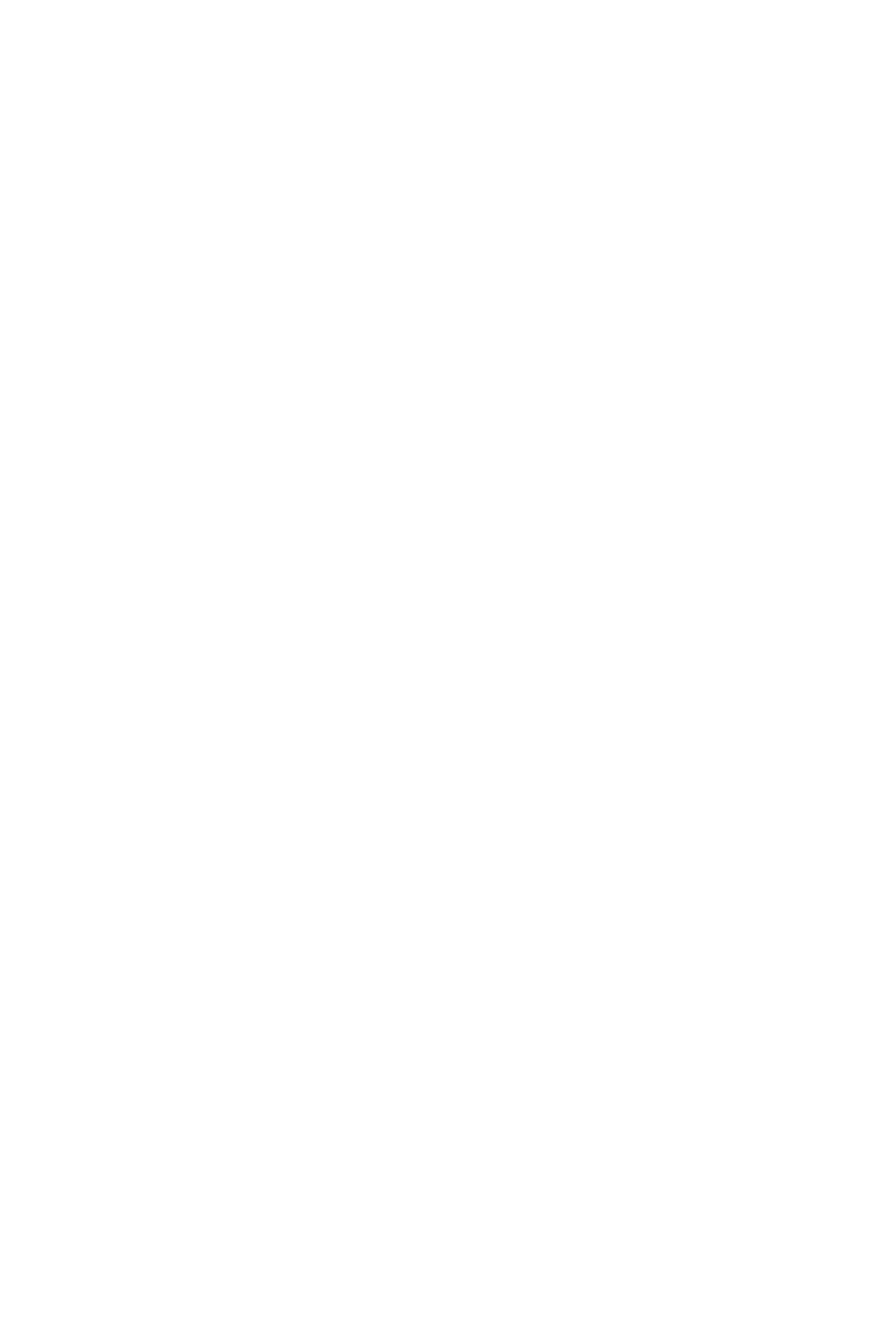# **Contents**

| <b>Preface</b>                                                                                                                                                                        | xix                                   |
|---------------------------------------------------------------------------------------------------------------------------------------------------------------------------------------|---------------------------------------|
| <b>Editors Biography</b>                                                                                                                                                              | xxi                                   |
| <b>List of Figures</b>                                                                                                                                                                | <b>XXV</b>                            |
| <b>List of Tables</b>                                                                                                                                                                 | xxxiii                                |
| <b>List of Abbreviations</b>                                                                                                                                                          | <b>XXXV</b>                           |
| <b>AI</b> Automotive<br>$\mathbf{1}$                                                                                                                                                  | 1                                     |
| 1.0 AI Reshaping the Automotive Industry                                                                                                                                              | 3                                     |
| Daniel Plorin<br>1.0.2 AI Developments and Future Trends for AI Technologies                                                                                                          | $\overline{3}$<br>$\overline{4}$<br>6 |
| 1.1 AI for Inbound Logistics Optimisation in Automotive Industry<br>Nikolaos Evangeliou, George Stamatis, George Bravos,<br>Daniel Plorin and Dominik Stark                           | 11                                    |
| 1.1.1 Introduction and Background<br>1.1.2 Requirements - User Journeys<br>1.1.3 Data Flow Principles and Architecture of the MPDSS<br>1.1.4 Preliminary Analysis of Data and Dataset | 12<br>12<br>13<br>15                  |
| 1.1.4.1 Data Pre-processing and Visualisation<br>1.1.4.2 Classification Models                                                                                                        | 16<br>16<br>18                        |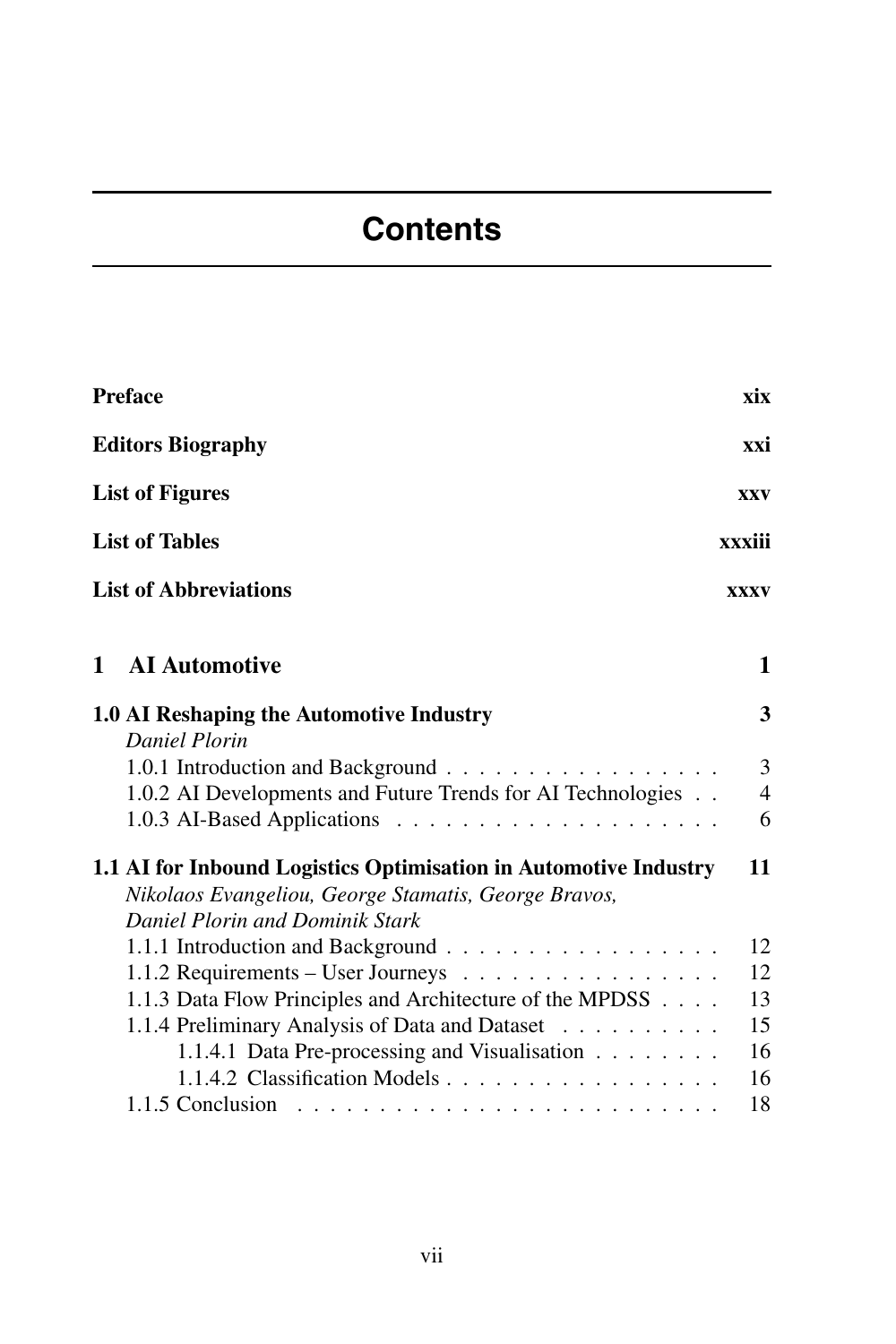| Contents<br><b>V111</b> |  |
|-------------------------|--|
|-------------------------|--|

| 1.2 State of Health Estimation using a Temporal Convolutional                                              |    |
|------------------------------------------------------------------------------------------------------------|----|
| Network for an Efficient Use of Retired Electric Vehicle                                                   |    |
| <b>Batteries within Second-Life Applications</b>                                                           | 21 |
| Steffen Bockrath, Stefan Waldhör, Harald Ludwig, and                                                       |    |
| Vincent Lorentz                                                                                            |    |
| 1.2.1 Retired Electric Vehicle Batteries for Second-Life                                                   |    |
|                                                                                                            | 22 |
| 1.2.2 State of Health of Lithium-Ion Batteries                                                             | 24 |
| 1.2.3 Data Measurement Using the Open-Source BMS foxBMS .                                                  | 25 |
| 1.2.4 Temporal Convolutional Neural Network for State of Health                                            |    |
|                                                                                                            | 27 |
| 1.2.4.1 Causal Convolutions and Receptive Field                                                            | 27 |
| 1.2.4.2 Dilated Convolutions                                                                               | 28 |
|                                                                                                            | 28 |
|                                                                                                            | 29 |
|                                                                                                            | 31 |
| 1.3 Optimising Trajectories in Simulations with Deep Reinforcement                                         |    |
| <b>Learning for Industrial Robots in Automotive Manufacturing</b>                                          | 35 |
| Noah Klarmann, Mohammadhossein Malmir, Josip Josifovski,                                                   |    |
| Daniel Plorin, Matthias Wagner and Alois C. Knoll                                                          |    |
|                                                                                                            | 36 |
|                                                                                                            | 38 |
|                                                                                                            | 39 |
|                                                                                                            | 42 |
|                                                                                                            |    |
| 1.4 Foundations of Real Time Predictive Maintenance with Root<br><b>Cause Analysis</b>                     | 47 |
|                                                                                                            |    |
| Franz Wotawa, David Kaufmann, Adil Amukhtar, Iulia Nica,                                                   |    |
| Florian Klück, Hermann Felbinger, Petr Blaha, Matus Kozovsky,<br><b>Zdenek Havranek and Martin Dosedel</b> |    |
|                                                                                                            | 48 |
| 1.4.1 Introduction and Background                                                                          |    |
|                                                                                                            | 51 |
| 1.4.2.1 Model-based Diagnosis                                                                              | 51 |
| 1.4.2.2 Machine Learning Based Diagnosis                                                                   | 52 |
| 1.4.2.3 Artificial Neural Networks for Diagnostics                                                         | 53 |
|                                                                                                            | 54 |
|                                                                                                            | 55 |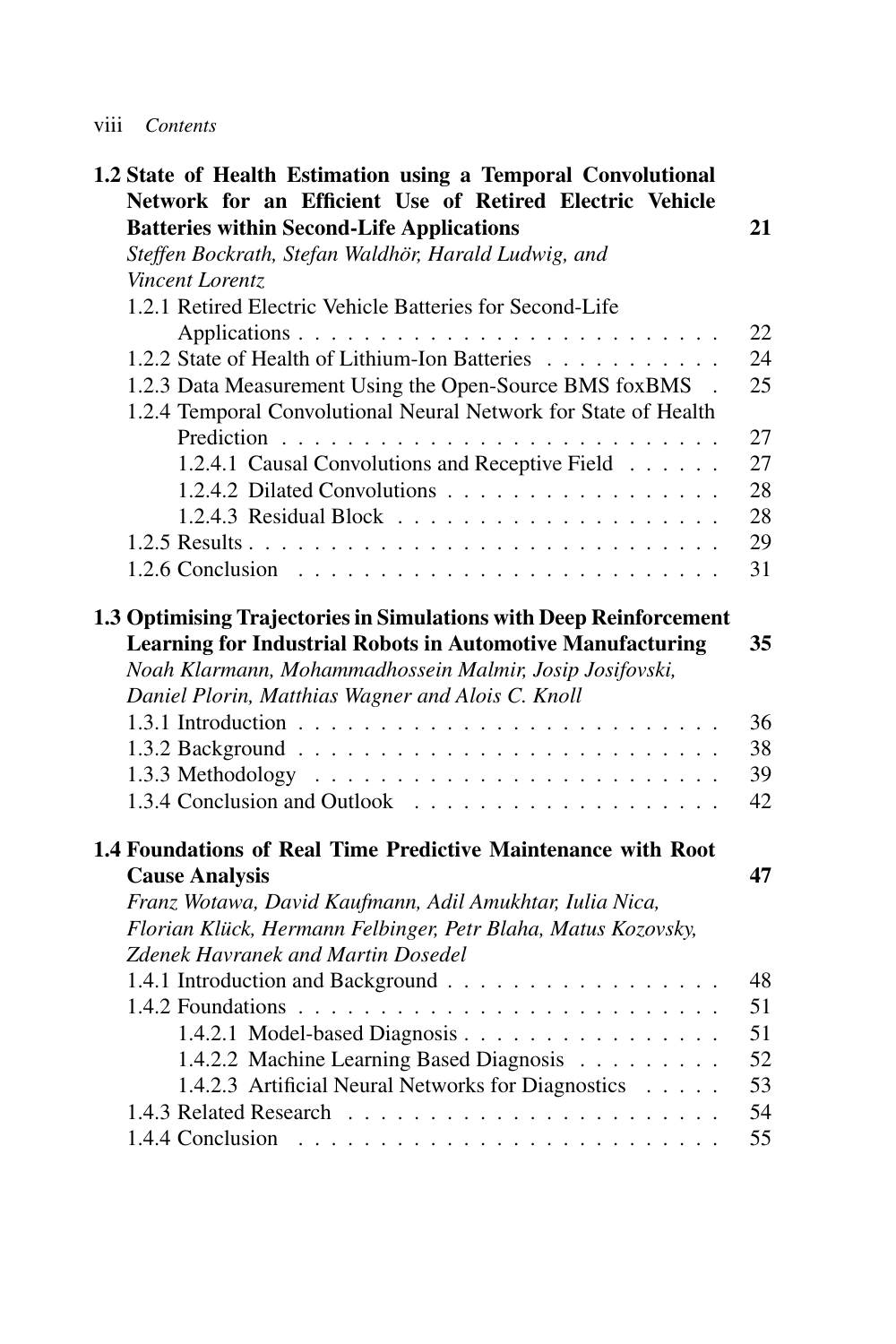| 1.5 Real-Time Predictive Maintenance - Model-Based, Simulation-  |    |
|------------------------------------------------------------------|----|
| <b>Based and Machine Learning Based Diagnosis</b>                | 63 |
| Franz Wotawa, David Kaufmann, Adil Amukhtar, Iulia Nica,         |    |
| Florian Klück, Hermann Felbinger, Petr Blaha, Matus Kozovsky,    |    |
| <b>Zdenek Havranek and Martin Dosedel</b>                        |    |
| 1.5.1 Introduction and Background                                | 64 |
| 1.5.2 Application of Diagnosis Systems Based on Simplified DC    |    |
|                                                                  | 65 |
| 1.5.2.1 Simplified DC e-Motor Model With Fault Injection         | 66 |
| 1.5.2.2 Model-based Diagnosis for Simplified DC e-Motor.         | 67 |
| 1.5.2.3 Simulation-Based Diagnosis for Simplified DC             |    |
| 1.5.2.4 Machine Learning for Diagnosis of Simplified DC e-       | 71 |
|                                                                  | 75 |
| 1.5.2.5 Comparisons and Limitations                              | 79 |
|                                                                  | 80 |
|                                                                  |    |
| 1.6 Real-Time Predictive Maintenance - Artificial Neural Network |    |
| <b>Based Diagnosis</b>                                           | 83 |
| Petr Blaha, Matus Kozovsky, Zdenek Havranek, Martin Dosedel,     |    |
| Franz Wotawa, David Kaufmann, Adil Amukhtar, Iulia Nica,         |    |
| Florian Klück and Hermann Felbinger                              |    |
|                                                                  | 84 |
| 1.6.1.1 AI-based Diagnosis of E-motors                           | 84 |
| 1.6.1.2 Artificial Intelligence in Vibration Diagnosis           | 85 |
| 1.6.2 Artificial Neural Network for e-Motor Diagnosis            | 85 |
| 1.6.2.1 Acausal e-Motor Model with Faults Injection              |    |
|                                                                  | 86 |
| 1.6.2.2 Artificial Neural Network for Inter-turn Short Circuit   |    |
|                                                                  | 87 |
| 1.6.2.2.1 Selection of suitable condition indicator              |    |
| for fault detection                                              | 88 |
| 1.6.2.2.2 Network structure selection                            | 90 |
| 1.6.2.2.3 Data pre-processing $\ldots \ldots \ldots \ldots$      | 90 |
| 1.6.2.2.4 Preparation of datasets                                | 92 |
| 1.6.2.2.5 MNN training                                           | 92 |
| 1.6.2.2.6 MNN validation                                         | 92 |
| 1.6.2.2.7 MNN deployment $\ldots \ldots \ldots \ldots$           | 93 |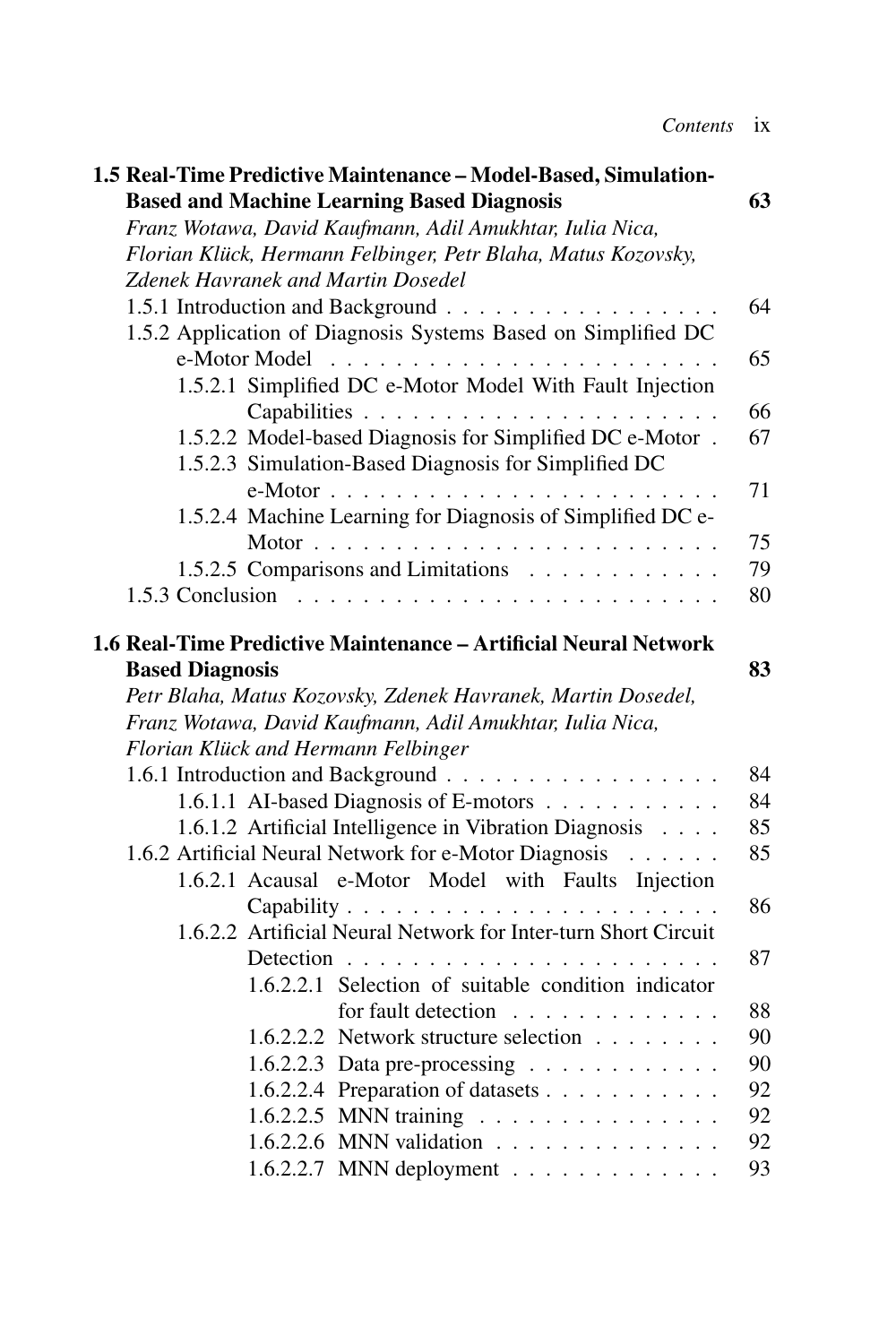|   | 1.6.3 Artificial Neural Network based Vibration Diagnosis<br>1.6.3.1 Vibration Diagnosis of Rotating Machines<br>1.6.3.2 AI Approaches in Vibration Diagnosis<br>1.6.3.3 MLP implementable in device at the edge $\dots$                            | 93<br>93<br>94<br>95<br>99 |
|---|-----------------------------------------------------------------------------------------------------------------------------------------------------------------------------------------------------------------------------------------------------|----------------------------|
| 2 | <b>AI</b> Semiconductor                                                                                                                                                                                                                             | 103                        |
|   | 2.0 AI in Semiconductor Industry                                                                                                                                                                                                                    | 105                        |
|   | Cristina De Luca, Bernhard Lippmann, Wolfgang Schober,<br>Saad Al-Baddai, Georg Pelz, Andreja Rojko, Frédéric Pétrot,<br>Marcello Coppola and Reiner John                                                                                           |                            |
|   | 2.0.1 Introduction and Background                                                                                                                                                                                                                   | 106                        |
|   | 2.0.2 AI Developments in Semiconductor Industry<br>2.0.3 Future Trends for AI Technologies and Applications in                                                                                                                                      | 106                        |
|   |                                                                                                                                                                                                                                                     | 108                        |
|   |                                                                                                                                                                                                                                                     | 109                        |
|   | 2.1 AI-Based Knowledge Management System for Risk Assessment<br>and Root Cause Analysis in Semiconductor Industry<br>Houssam Razouk, Roman Kern, Martin Mischitz, Josef Moser,<br>Mirhad Memic, Lan Liu, Christian Burmer and<br>Anna Safont-Andreu | 113                        |
|   | 2.1.1 Introduction and Background                                                                                                                                                                                                                   | 114                        |
|   |                                                                                                                                                                                                                                                     | 115                        |
|   | 2.1.2.1 FMEA and FMEA Consistency Improvement                                                                                                                                                                                                       | 117                        |
|   | 2.1.2.2 Causal Information Extracting from Free Text<br>2.1.2.3 Failure Analysis Process, Failure Analysis Reports,                                                                                                                                 | 118                        |
|   |                                                                                                                                                                                                                                                     | 121                        |
|   | 2.1.2.4 Knowledge Representation                                                                                                                                                                                                                    | 123                        |
|   | 2.1.2.5 Refinement Algorithm                                                                                                                                                                                                                        | 123                        |
|   |                                                                                                                                                                                                                                                     | 125<br>126                 |
|   |                                                                                                                                                                                                                                                     |                            |
|   | 2.2 Efficient Deep Learning Approach for Fault Detection in the<br><b>Semiconductor Industry</b><br>Liliana Andrade, Thomas Baumela, Frédéric Pétrot,                                                                                               | 131                        |

*David Briand, Olivier Bichler and Marcello Coppola*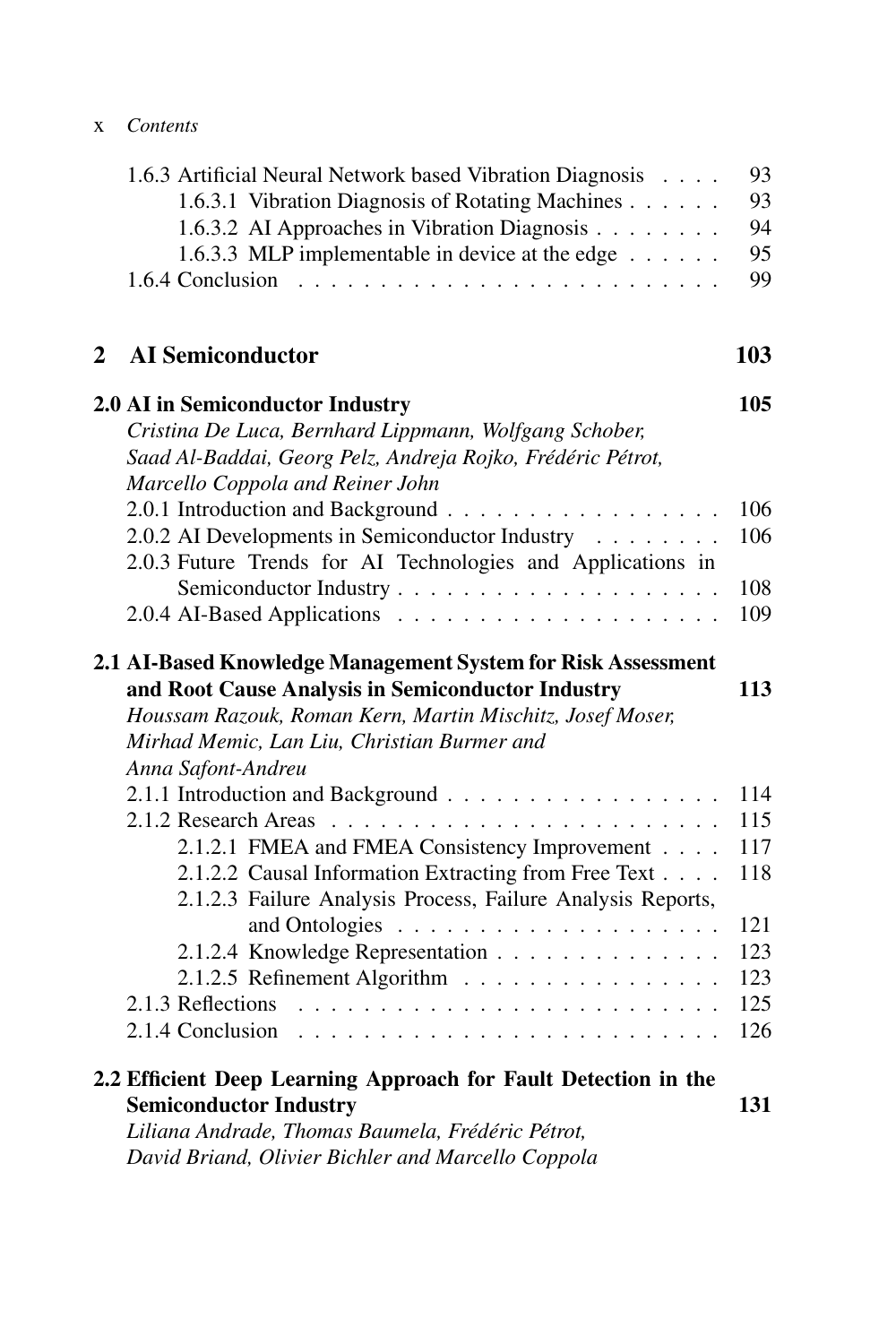| 3 <sup>1</sup> | Lippmann Bernhard, Cristina De Luca, Fabian Haas and<br>Wolfgang Schober<br>2.4.1 Introduction and Background<br>2.4.2 Dataset Description and Defect Types<br>2.4.3.2 Pseudo Anomaly Detection<br>2.4.3.3 Convolutional Neural Networks<br><b>AI Industrial Machinery</b> | 162<br>164<br>168<br>169<br>169<br>172<br>174<br>175<br>177 |
|----------------|----------------------------------------------------------------------------------------------------------------------------------------------------------------------------------------------------------------------------------------------------------------------------|-------------------------------------------------------------|
|                |                                                                                                                                                                                                                                                                            |                                                             |
|                |                                                                                                                                                                                                                                                                            |                                                             |
|                |                                                                                                                                                                                                                                                                            |                                                             |
|                |                                                                                                                                                                                                                                                                            |                                                             |
|                |                                                                                                                                                                                                                                                                            |                                                             |
|                |                                                                                                                                                                                                                                                                            |                                                             |
|                |                                                                                                                                                                                                                                                                            |                                                             |
|                |                                                                                                                                                                                                                                                                            |                                                             |
|                |                                                                                                                                                                                                                                                                            |                                                             |
|                |                                                                                                                                                                                                                                                                            |                                                             |
|                |                                                                                                                                                                                                                                                                            |                                                             |
|                | Saad Al-Baddai, Martin Juhrisch, Jan Papadoudis, Anna Renner,                                                                                                                                                                                                              |                                                             |
|                | <b>Packaging Process</b>                                                                                                                                                                                                                                                   | 161                                                         |
|                | 2.4 Automated Anomaly Detection Through Assembly and                                                                                                                                                                                                                       |                                                             |
|                |                                                                                                                                                                                                                                                                            |                                                             |
|                |                                                                                                                                                                                                                                                                            | 156<br>157                                                  |
|                | 2.3.2.2 Example Analysis: From the Image to the Feature                                                                                                                                                                                                                    |                                                             |
|                | 2.3.2.1 Methodology: The Integrated Analysis Process                                                                                                                                                                                                                       | 152                                                         |
|                | 2.3.2 Background: Interpreting Semiconductor Technologies                                                                                                                                                                                                                  | 150                                                         |
|                |                                                                                                                                                                                                                                                                            | 148                                                         |
|                | Ann-Christin Bette and Claus Lenz                                                                                                                                                                                                                                          |                                                             |
|                | Matthias Ludwig, Dinu Purice, Bernhard Lippmann,                                                                                                                                                                                                                           |                                                             |
|                | <b>Technologies</b>                                                                                                                                                                                                                                                        | 147                                                         |
|                | 2.3 Towards Fully Automated Verification of Semiconductor                                                                                                                                                                                                                  |                                                             |
|                |                                                                                                                                                                                                                                                                            | 143                                                         |
|                | Used for Inference                                                                                                                                                                                                                                                         | 142                                                         |
|                | 2.2.4.3 Neural Network Export and FPGA Implementation                                                                                                                                                                                                                      |                                                             |
|                | 2.2.4.2 Neural Network Building and Training Using N2D2                                                                                                                                                                                                                    | 139                                                         |
|                | 2.2.4.1 Industrial HW/SW System for On-Device Inference                                                                                                                                                                                                                    | 137                                                         |
|                | 2.2.4 HW/SW System and Methodology                                                                                                                                                                                                                                         | 137                                                         |
|                | 2.2.3 Target Platform Requirements                                                                                                                                                                                                                                         | 135                                                         |
|                |                                                                                                                                                                                                                                                                            | 133                                                         |
|                | 2.2.1 Motivation: The Wafer Fault Classification Problem                                                                                                                                                                                                                   | 132                                                         |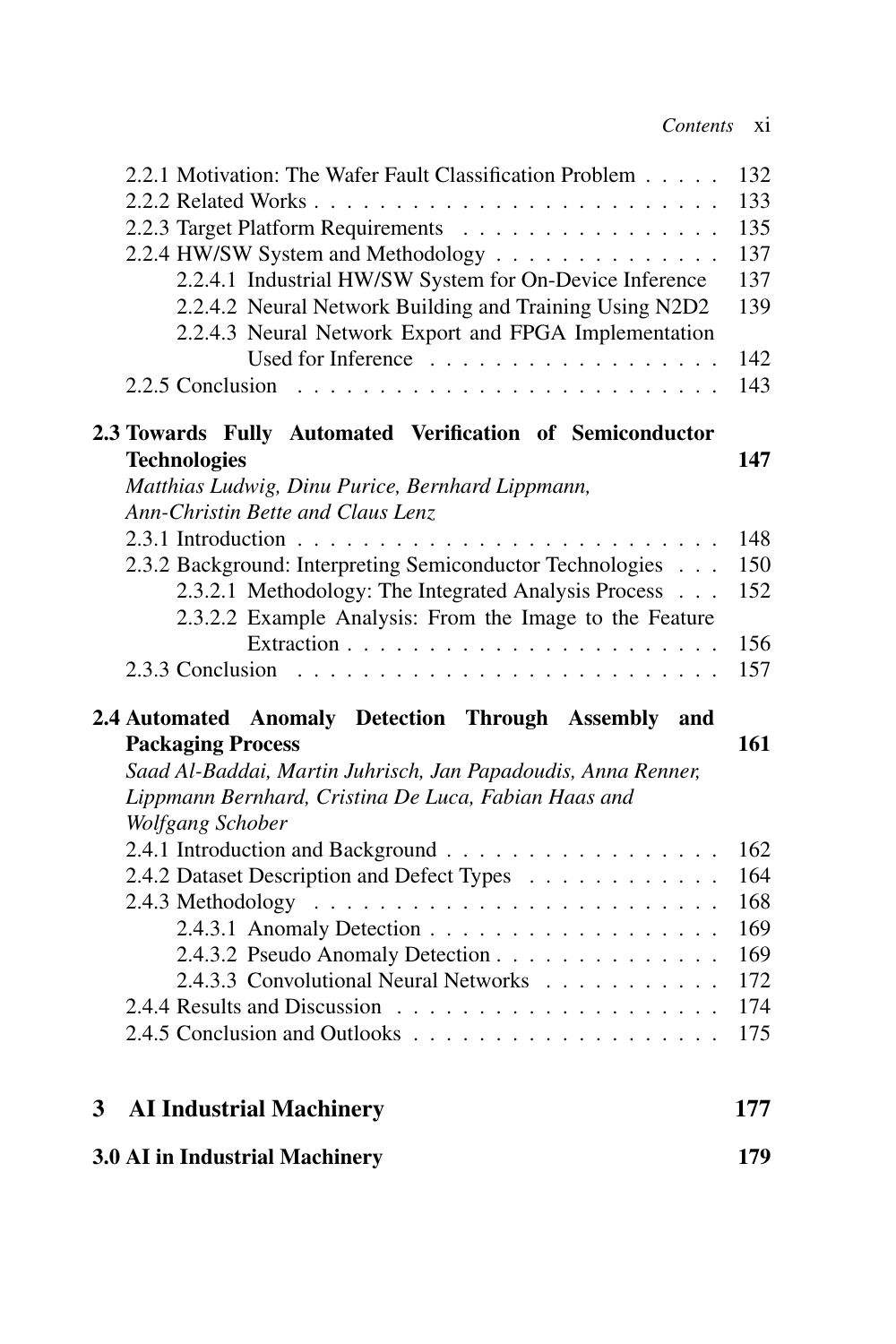| X11 | Contents |
|-----|----------|
|     |          |

| Giulio Urlini, Janis Arents and Antonio Latella                                                        |
|--------------------------------------------------------------------------------------------------------|
| 3.0.1 Introduction and Background<br>179                                                               |
| 3.0.2 AI Developments and Future Trends in Industrial Machinery<br>181                                 |
| 183                                                                                                    |
|                                                                                                        |
| 3.1 AI-Powered Collision Avoidance Safety System for Industrial<br><b>Woodworking Machinery</b><br>187 |
| Francesco Conti, Fabrizio Indirli, Antonio Latella, Francesco                                          |
| Papariello, Giacomo Michele Puglia, Felice Tecce, Giulio Urlini                                        |
| and Marcello Zanghieri                                                                                 |
| 3.1.1 Introduction and Background<br>188                                                               |
| 3.1.2 Review of Industrial-level Methods for Edge DNNs<br>189                                          |
| 3.1.2.1 Compression Techniques<br>189                                                                  |
| 3.1.2.2 Popular Frameworks and Tools<br>190                                                            |
| 191                                                                                                    |
| 3.1.3.1 System Architecture<br>191                                                                     |
| 194                                                                                                    |
| 196                                                                                                    |
| 198<br>3.1.3.4 Continual Learning Setup                                                                |
| 199                                                                                                    |
| 199                                                                                                    |
| 200<br>3.1.4.2 Continual Learning Scenario                                                             |
| 3.1.4.3 Robustness Against Quantization<br>201                                                         |
| 3.1.4.4 Latency, Energy and Memory Footprint on                                                        |
| 202                                                                                                    |
| 203<br>3.1.5 Conclusion                                                                                |
|                                                                                                        |
| 3.2 Construction of a Smart Vision-Guided Robot System for                                             |
| <b>Manipulation in a Dynamic Environment</b><br>205                                                    |
| Janis Arents, Modris Greitans and Bernd Lesser                                                         |
| 3.2.1 Introduction and Background<br>206                                                               |
| 3.2.2 Challenges of Enabling Robots to "See"<br>206                                                    |
| 206                                                                                                    |
| 207                                                                                                    |
| 3.2.2.3 Computer Vision Algorithms<br>207                                                              |
| 3.2.2.4 Validation of Algorithms<br>207                                                                |
| 208                                                                                                    |
| 210                                                                                                    |
| 3.2.4.1 Hardware and Interface Components<br>211                                                       |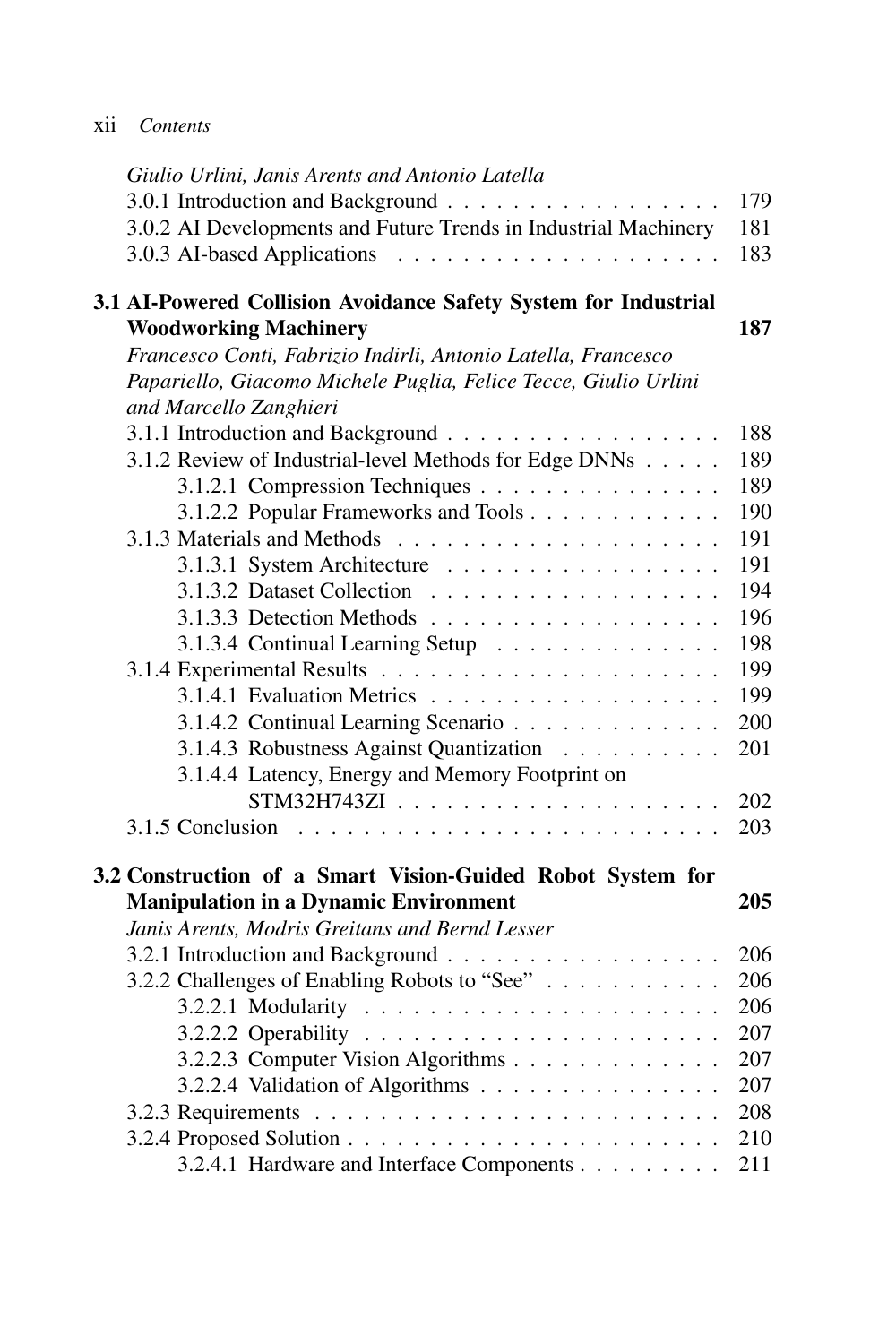| 3.2.4.1.1 Robot Interface                                    | 211 |
|--------------------------------------------------------------|-----|
| 3.2.4.1.2 Industrial Robot                                   | 211 |
| 3.2.4.1.3 3D Cameras                                         | 211 |
| 3.2.4.1.4 Deep Edge Device                                   | 211 |
| 3.2.4.2 Software Components                                  | 212 |
| 3.2.4.2.1 Computer Vision Algorithms                         | 212 |
| 3.2.4.2.2 Synthetic Data Generation                          | 212 |
| 3.2.4.2.3 Object 3D Reconstruction $\ldots \ldots \ldots$    | 213 |
| 3.2.4.2.4 Validation Framework                               | 213 |
| 3.2.4.2.5 Robot Control                                      | 214 |
| 3.2.4.3 Hardware/Software Partitioning                       | 214 |
| 3.2.5 Demonstrator Setup and Initial Results                 | 215 |
| 3.2.6 Conclusion and Future Work                             | 218 |
| 3.3 Radar-Based Human-Robot Interfaces                       | 221 |
| Hans Cappelle, Ali Gorji Daronkolaei, Ing Jyh Tsang,         |     |
| Björn Debaillie and Ilja Ocket                               |     |
| 3.3.1 Introduction and Background                            | 222 |
| 3.3.2 Gesture Recognition Using a Machine Learning Approach. | 223 |
| 3.3.2.1 Concept and Experimental Setup                       | 223 |
| 3.3.2.2 Inference Pipeline, Training Algorithm               | 224 |
| 3.3.2.3 Data Recording and Results                           | 227 |
| 3.3.3 Gesture Recognition Using a Spiking Neural Network     | 228 |
| 3.3.3.1 Concept and Experimental Setup                       | 229 |
| 3.3.3.2 Inference Pipeline, Training Algorithm               | 229 |
| 3.3.3.3 Data Recording and Results                           | 232 |
|                                                              | 234 |
| 3.3.4 Proof of Concept Demonstration                         | 234 |
| 3.3.5 Comparison and Conclusion                              | 235 |
| 3.4 Touch Identification on Sensitive Robot Skin Using Time  |     |
| <b>Domain Reflectometry and Machine Learning Methods</b>     | 239 |
| Pawel Kostka, Anja Winkler, Adnan Haidar, Muhammad Ghufran   |     |
| Khan, Rene Jäkel, Peter Winkler and Ralph Müller-Pfefferkorn |     |
| 3.4.1 Introduction and Background                            | 240 |
|                                                              | 240 |
|                                                              | 241 |
|                                                              | 242 |
| 3.4.5 Proof of Concept of the Novel Sensor System            | 243 |
|                                                              |     |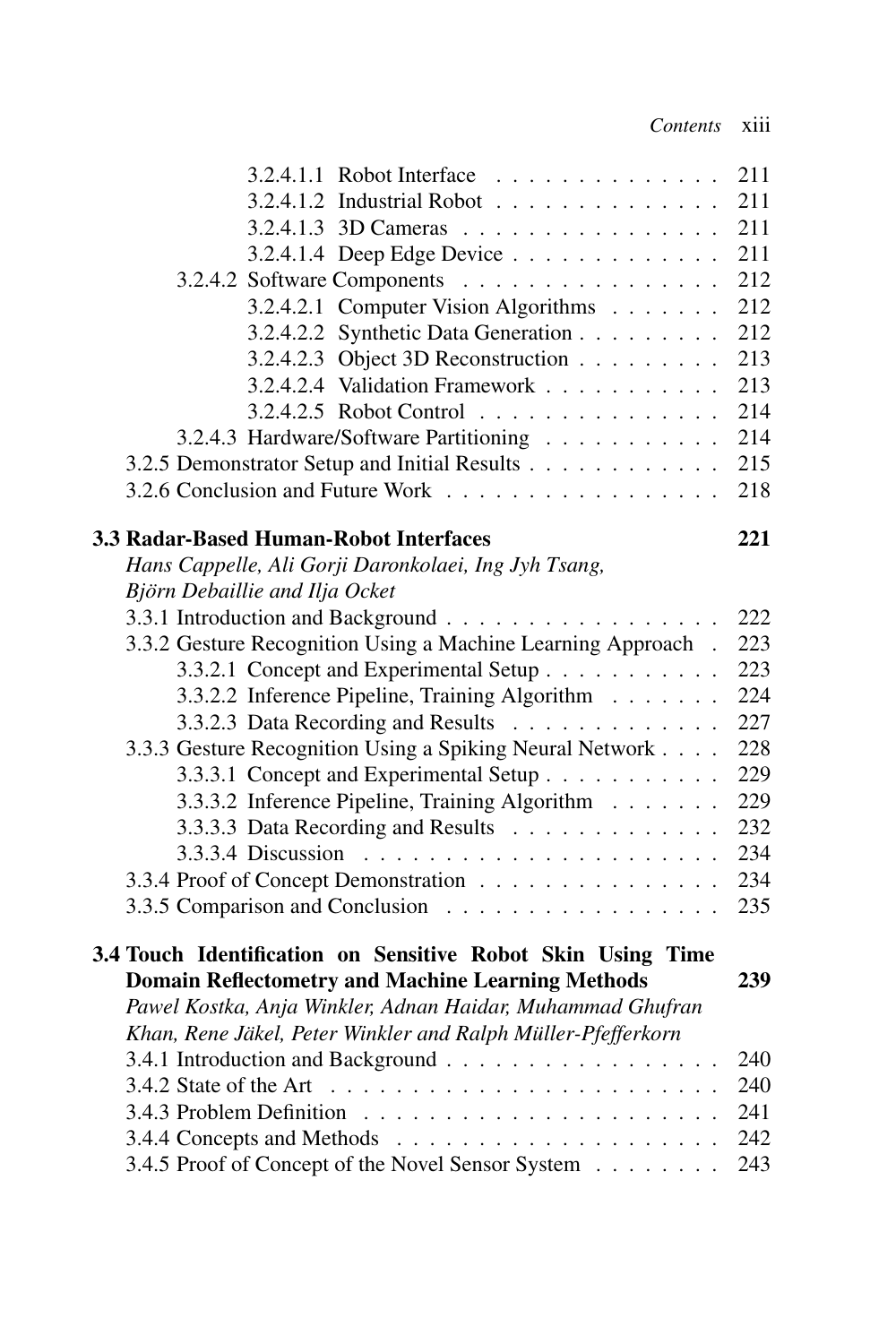|   | 3.4.5.1 Experimental Acquisition of Training Data                                                                                                                                            | 243<br>244<br>245<br>246 |
|---|----------------------------------------------------------------------------------------------------------------------------------------------------------------------------------------------|--------------------------|
| 4 | <b>AI Food and Beverage</b>                                                                                                                                                                  | 249                      |
|   | 4.0 AI in Food and Beverage Industry                                                                                                                                                         | 251                      |
|   | Rachel Ouvinha de Oliveira, Marcello Coppola and                                                                                                                                             |                          |
|   | Ovidiu Vermesan<br>4.0.1 Introduction and Background                                                                                                                                         | 251                      |
|   | 4.0.2 AI Developments in Food and Beverage Industry                                                                                                                                          | 252                      |
|   | 4.0.3 Future Trends for AI Technologies and Applications                                                                                                                                     | 254                      |
|   |                                                                                                                                                                                              | 256                      |
|   | 4.1 Innovative Vineyards Environmental Monitoring System Using                                                                                                                               |                          |
|   | Deep Edge AI                                                                                                                                                                                 | 261                      |
|   | Marcello Coppola, Louis Noaille, Clément Pierlot, Rachel Ouvinha<br>de Oliveira, Nathalie Gaveau, Marine Rondeau, Lucas Mohimont,<br>Luiz Angelo Steffenel, Simone Sindaco and Tullio Salmon |                          |
|   |                                                                                                                                                                                              | 262                      |
|   |                                                                                                                                                                                              | 263                      |
|   |                                                                                                                                                                                              | 265                      |
|   | 4.1.4 Communication Technology - LoRaWAN                                                                                                                                                     | 267                      |
|   | 4.1.5 Environmental Monitoring System                                                                                                                                                        | 273<br>276               |
|   |                                                                                                                                                                                              |                          |
|   | 4.2 AI-Driven Yield Estimation Using an Autonomous Robot for                                                                                                                                 |                          |
|   | <b>Data Acquisition</b>                                                                                                                                                                      | 279                      |
|   | Lucas Mohimont, Luiz Angelo Steffenel, Mathias Roesler,<br>Nathalie Gaveau, Marine Rondeau, François Alin, Clément Pierlot,                                                                  |                          |
|   | Rachel Ouvinha de Oliveira and Marcello Coppola                                                                                                                                              |                          |
|   |                                                                                                                                                                                              | 280                      |
|   | 4.2.2 Artificial Intelligence for Grape Detection                                                                                                                                            | 281                      |
|   | 4.2.3 Towards an Automated Protocol for Yield Estimation                                                                                                                                     | 282                      |
|   | 4.2.4 Assessing the Vine Vitality Using an Embarked LiDAR                                                                                                                                    | 285<br>286               |
|   |                                                                                                                                                                                              |                          |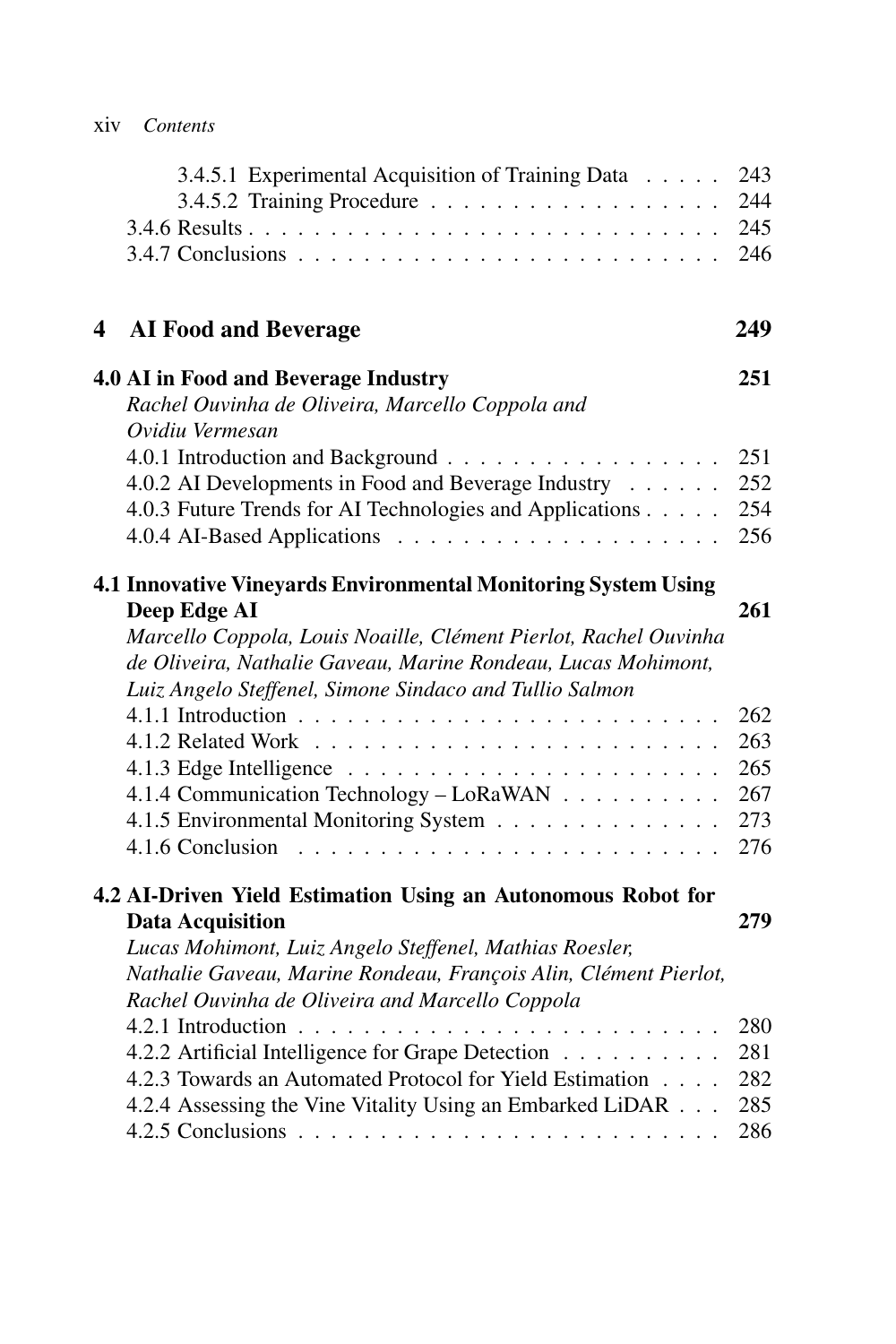| 4.3 AI-Based Quality Control System at the Pressing Stages of the |     |
|-------------------------------------------------------------------|-----|
| <b>Champagne Production</b>                                       | 289 |
| Lucas Mohimont, Mathias Roesler, Angelo Steffenel, Nathalie       |     |
| Gaveau, Marine Rondeau, François Alin, Clément Pierlot, Rachel    |     |
| Ouvinha de Oliveira, Marcello Coppola and Philipe Doré            |     |
| 4.3.1 Introduction and Background                                 | 290 |
|                                                                   | 291 |
|                                                                   | 295 |
|                                                                   | 296 |
| 4.4 Optimisation of Soybean Manufacturing Process Using Real-     |     |
| time Artificial Intelligence of Things Technology                 | 301 |
| Ovidiu Vermesan, Jøran Edell Martinsen, Anders Kristoffersen,     |     |
| Roy Bahr, Ronnie Otto Bellmann, Torgeir Hjertaker, John           |     |
| Breiland, Karl Andersen, Hans Erik Sand, Parsa Rahmanpour and     |     |
| David Lindberg                                                    |     |
|                                                                   | 302 |
| 4.4.2 Soybean Production Process Description                      | 303 |
| 4.4.3 Overall Manufacturing System Architecture and Platform      | 306 |
| 4.4.4 Process Parameters Monitoring                               | 307 |
| 4.4.5 Edge Processing and AI-based Framework for Real-Time        |     |
|                                                                   | 310 |
| 4.4.6 Embedded Intelligent Vision and Multi-sensors Fusion        |     |
|                                                                   | 311 |
| 4.4.6.1 Embedded Vision IIoT Systems Evaluation                   | 314 |
|                                                                   | 316 |
| 4.4.7.1 Experimental Evaluation and Results                       | 319 |
|                                                                   | 321 |
| 4.5 AI and IIoT-based Predictive Maintenance System for Soybean   |     |
| <b>Processing</b>                                                 | 327 |
| Ovidiu Vermesan, Roy Bahr, Ronnie Otto Bellmann, Jøran            |     |
| Edell Martinsen, Anders Kristoffersen, Torgeir Hjertaker, John    |     |
| Breiland, Karl Andersen, Hans Erik Sand, Parsa Rahmanpour         |     |
| and David Lindberg                                                |     |
|                                                                   | 328 |
|                                                                   | 330 |
| 4.5.3 Principles of Predictive Maintenance                        | 333 |
| 4.5.4 Soybean Production Process and Maintenance Policies         | 334 |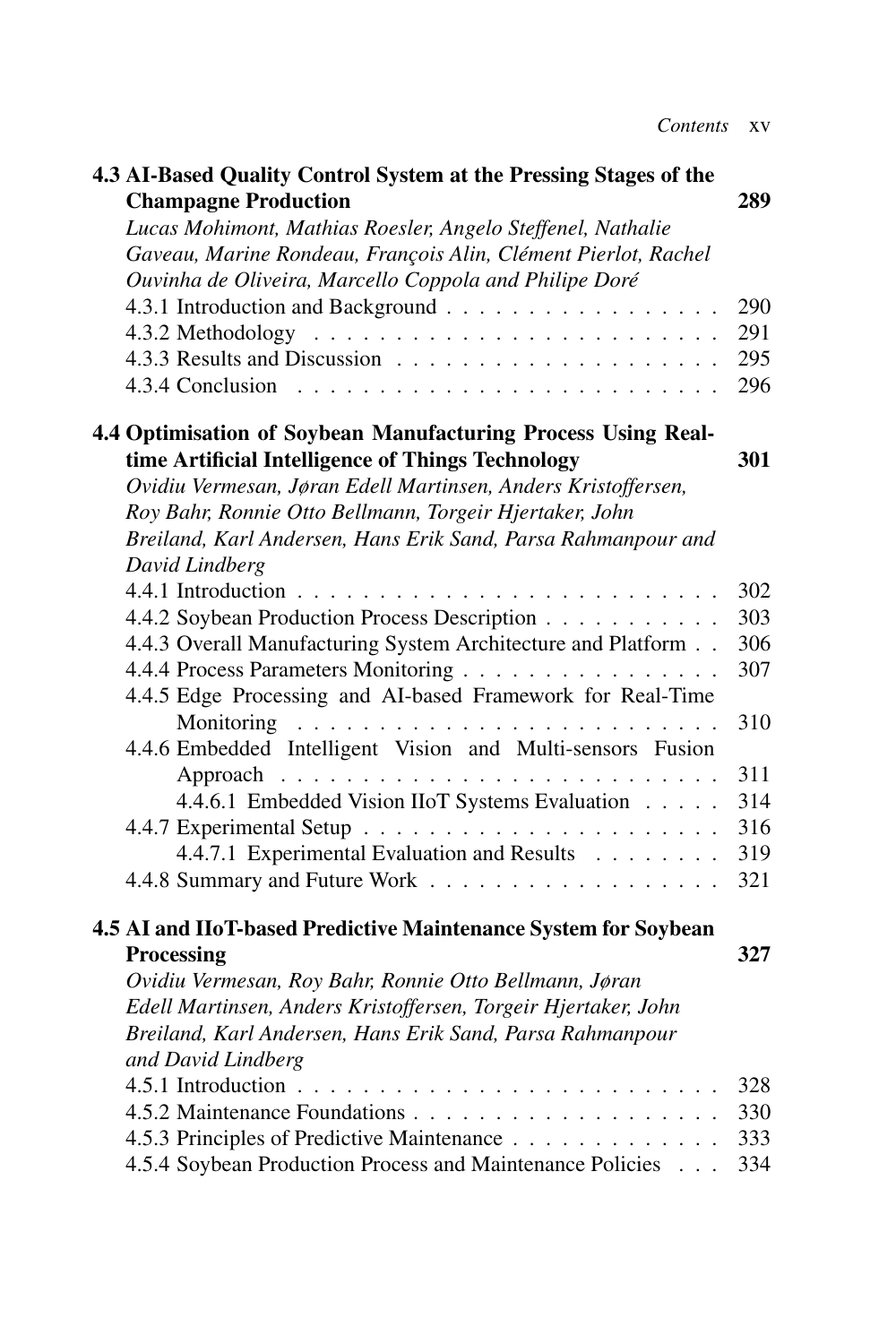|   | 4.5.5 AI-based Predictive Maintenance Framework                                                                    | 337 |
|---|--------------------------------------------------------------------------------------------------------------------|-----|
|   | 4.5.6 Industrial Integrated System for Soybean Production                                                          | 339 |
|   |                                                                                                                    | 342 |
|   | 4.5.7 Experimental Set-up and Implementation                                                                       | 345 |
|   |                                                                                                                    | 350 |
| 5 | <b>AI</b> Transportation                                                                                           | 353 |
|   | 5.0 Applications of AI in Transportation Industry<br>Mathias Schneider, Matti Kutila and Alfred Höß                | 355 |
|   | 5.0.1 Introduction and Background                                                                                  | 355 |
|   | 5.0.2 AI Developments in Transportation Industry                                                                   | 356 |
|   | 5.0.3 Future Trends for Applications in Transportation Industry                                                    | 358 |
|   |                                                                                                                    | 360 |
|   | 5.1 AI-Based Vehicle Systems for Mobility-as-a-Service                                                             |     |
|   | <b>Application</b>                                                                                                 | 363 |
|   |                                                                                                                    |     |
|   | Mikko Tarkiainen, Matti Kutila, Topi Miekkala, Sami Koskinen, Jokke<br>Ruokolainen, Sami Dahlman and Jani Toiminen |     |
|   |                                                                                                                    | 364 |
|   | 5.1.2 AI-Based 3D Object Detection and Tracking for Automated                                                      | 364 |
|   | 5.1.2.1 Camera and LiDAR Sensor Data Fusion                                                                        | 365 |
|   | 5.1.2.2 Experiments and Results                                                                                    | 366 |
|   | 5.1.2.3 Evaluation of the Algorithm and Vehicle Integration                                                        | 368 |
|   | 5.1.3 Autonomous Control Prototyping in Simulated Environments                                                     | 369 |
|   | 5.1.3.1 Reinforcement Learning Control for Mobile Vehicles                                                         | 370 |
|   | 5.1.3.2 The Architecture – Immediate Actions Time-Horizon                                                          | 371 |
|   | 5.1.4 Conclusion $\ldots \ldots \ldots \ldots \ldots \ldots \ldots$                                                | 372 |
|   | 5.2 Open Traffic Data for Mobility-as-a-Service Applications -                                                     |     |
|   | <b>Architecture and Challenges</b>                                                                                 | 375 |
|   | Mathias Schneider, Mina Marmpena, Haris Zafeiris, Ruben                                                            |     |
|   | Prokscha, Seifeddine Saadani, Nikolaos Evangeliou, George                                                          |     |
|   | Bravos and Alfred Höß<br>5.2.1 Introduction and Background 375                                                     |     |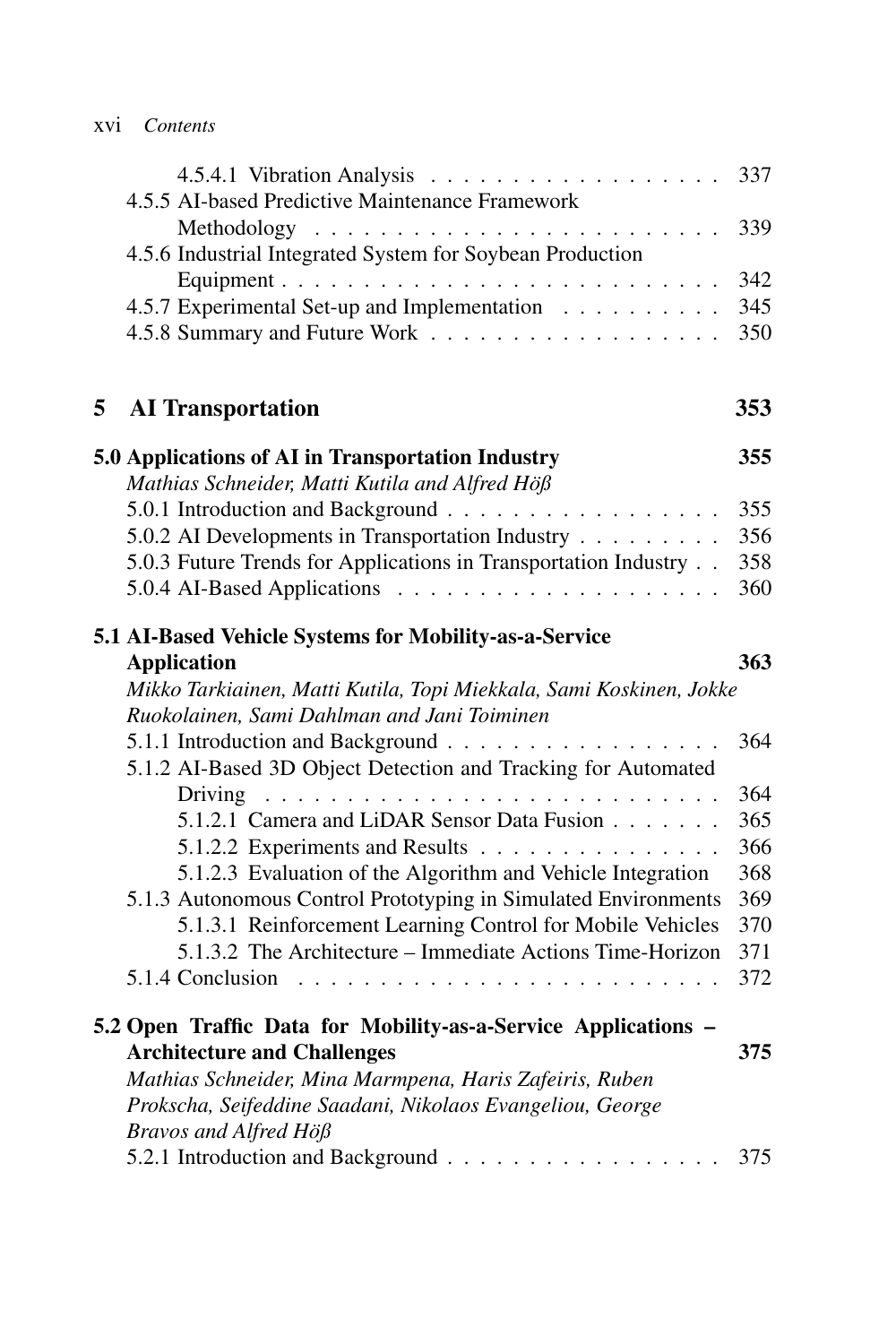| 5.2.2 Data Acquisition $\ldots \ldots \ldots \ldots \ldots \ldots \ldots$  | 376 |
|----------------------------------------------------------------------------|-----|
|                                                                            | 376 |
|                                                                            | 377 |
| 5.2.2.3 Loop Detectors $\ldots \ldots \ldots \ldots \ldots \ldots$         | 378 |
|                                                                            | 379 |
| 5.2.3.1 Object Detection $\ldots \ldots \ldots \ldots \ldots \ldots$       | 380 |
|                                                                            | 380 |
|                                                                            | 381 |
| 5.2.4.1 Data Quality Monitoring                                            | 381 |
| 5.2.4.2 Data Quality Observations                                          | 382 |
| 5.2.5 Conclusion $\ldots \ldots \ldots \ldots \ldots \ldots \ldots \ldots$ | 384 |
| <b>List of Contributors</b>                                                | 387 |
| Index                                                                      | 393 |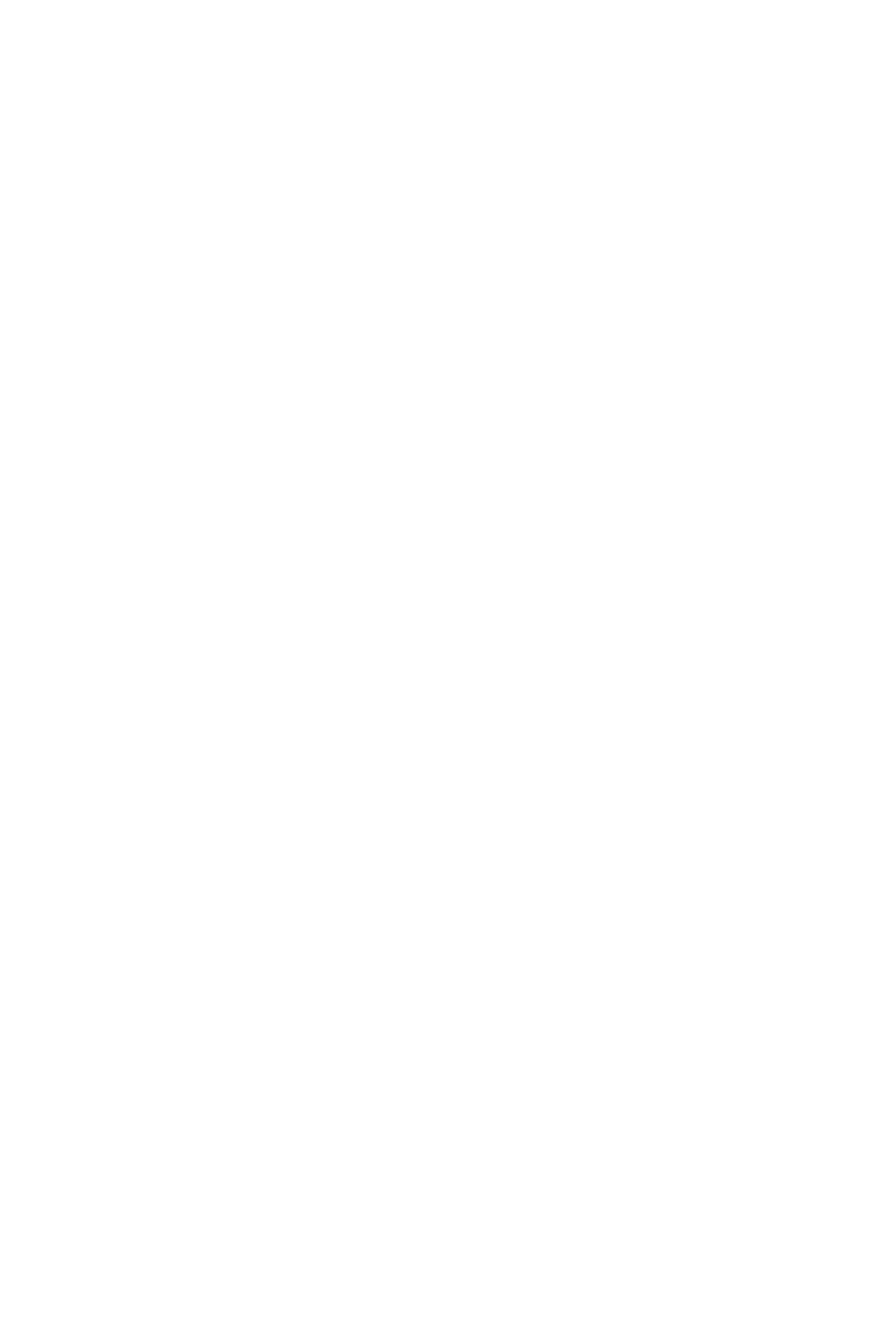#### **Artificial Intelligence for Digitising Industry – Applications**

Industry 4.0 has revolutionised the manufacturing sector by integrating several technologies, including cloud computing, big data, and cyber-physical systems. The goal of Industry 4.0 is to make the manufacturing industry "smart" by integrating machines and equipment that can be monitored and controlled throughout the life cycle.

Industry 5.0 extends technological advances to further facilitate intelligent machine-machine and human-machine collaboration. The goal is to combine the speed, precision, repeatability, and replicability of the operation of machines with the vision, decision-making, and critical and cognitive thinking of human beings. Industry 5.0 can significantly increase the efficiency of manufacturing by extending the use of AI technologies to create a versatile connection between humans and machines, enabling constant monitoring and interaction. This collaboration will enhance the speed and the quality of production by assigning repetitive tasks to intelligent robots and other machines and fostering critical thinking by human beings. Industry 5.0 is characterized by the convergence of technologies and integrates the industrial internet of things (IIoT) with AI-based solutions and digital twins to connect physical and virtual manufacturing environments. This convergence makes possible physical and virtual simulations and operating environments in which models based on predictive analytics and managed intelligence enable faster, more accurate and precise, and more reliable decisions. This approach may also provide greener solutions than those of current industrial facilities: end-to-end, environmentally friendly manufacturing solutions with a minimal  $CO<sub>2</sub>$  footprint.

AI is transforming industrial environments. Edge-based AI technologies mitigate operational risk, improve the safety and efficiency of manufacturing, optimise processes, and form more reliable and sustainable manufacturing facilities. Adopting AI technology across industrial sectors enables more accurate prediction of anomalies and malfunctions, better management of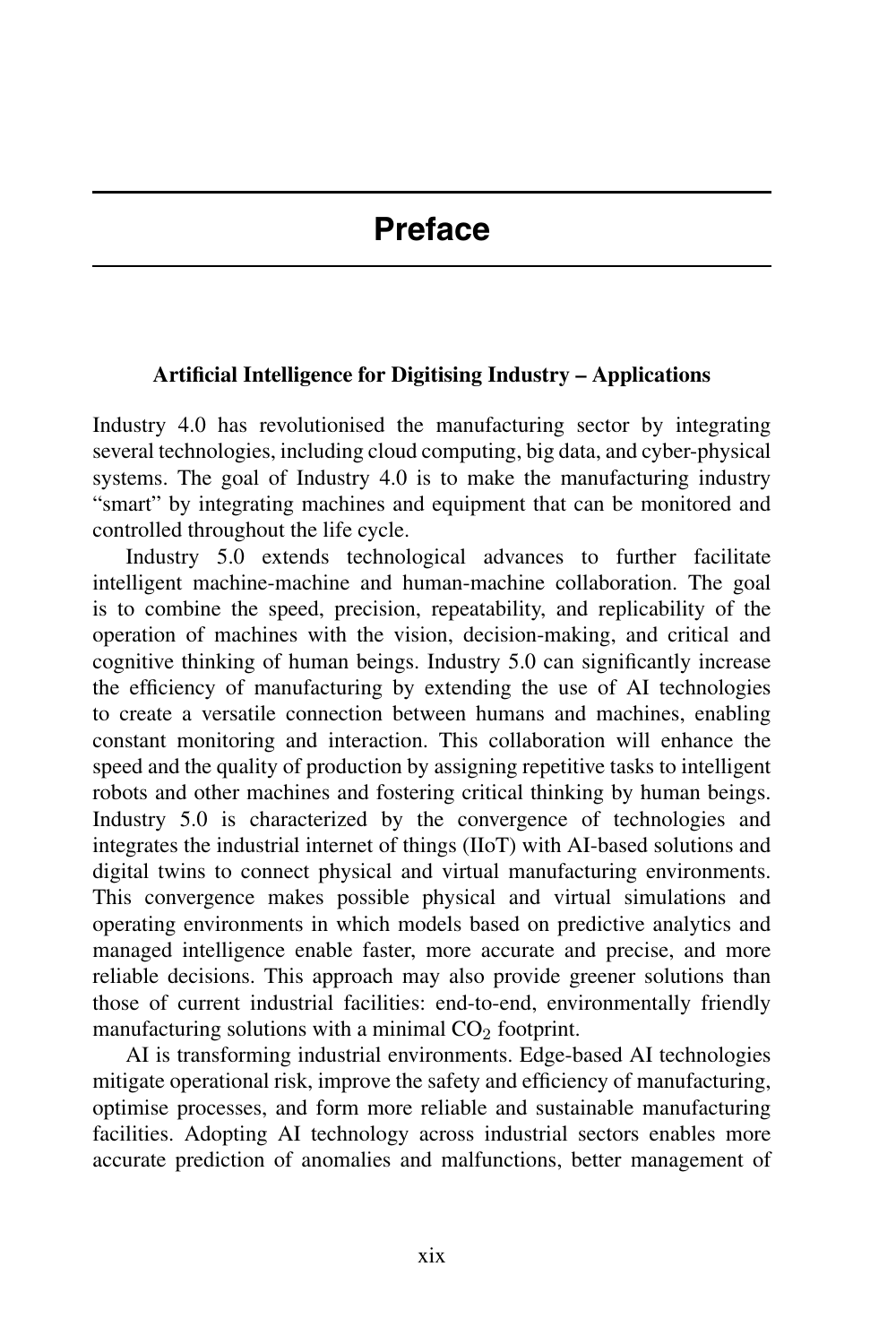resource consumption, and optimising of manufacturing processes. Artificial intelligence is expected to significantly impact global manufacturing and industrial development. Integrated with other technologies - like intelligent sensors, IIoT, digital twins, edge computing, augmented reality, intelligent wireless and cellular connectivity - AI optimises production in real time and facilitates vertical, horizontal, and end-to-end integration.

AI industrial applications harness artificial intelligence to enhance efficiency and sustainability while expediting digital transformations. By applying AI, machine learning, and deep learning, manufacturers can advance operational efficiency, dynamically control, and adapt product lines, customise product designs, and plan technological developments.

This book explores the research, practical results, and exchange of ideas between the representatives of forty-one organisations participating in the AI4DI project to develop the technological community. The concepts presented herein reflect interaction with other European and international projects addressing the research, development, and deployment of AI, IIoT, edge computing, digital twins, and robotics in industrial environments to strengthen and sustain a dynamic AI technology ecosystem. These concepts and research results shed light on steps in the evolutionary transition to Industry 5.0. The focus is on five industries: the automotive, semiconductor, industrial machinery, food and beverage, and transportation industries.

The AI4DI project is part of the Electronic Components and Systems for European Leadership Joint Undertaking (ECSEL JU) programme, and the applications and technologies developed by the project partners support the digital transformation of the industry. They are aligned with the priorities of the new European partnership for Key Digital Technologies (KDT). KDT aims to provide innovative electronic components and systems, software, and smart integration to digital value chains, providing secure and trusted technologies tailored to the needs of user industries and citizens to support and reinforce Europe's potential to innovate. The goal is to develop and apply these technologies to address significant global challenges in mobility, health, energy, security, manufacturing, and digital communications.

The alignment between research, innovation, and industrial policies by using collaborative approaches in mastering the drivers of innovation contributes to and strengthens Europe's scientific and technological bases.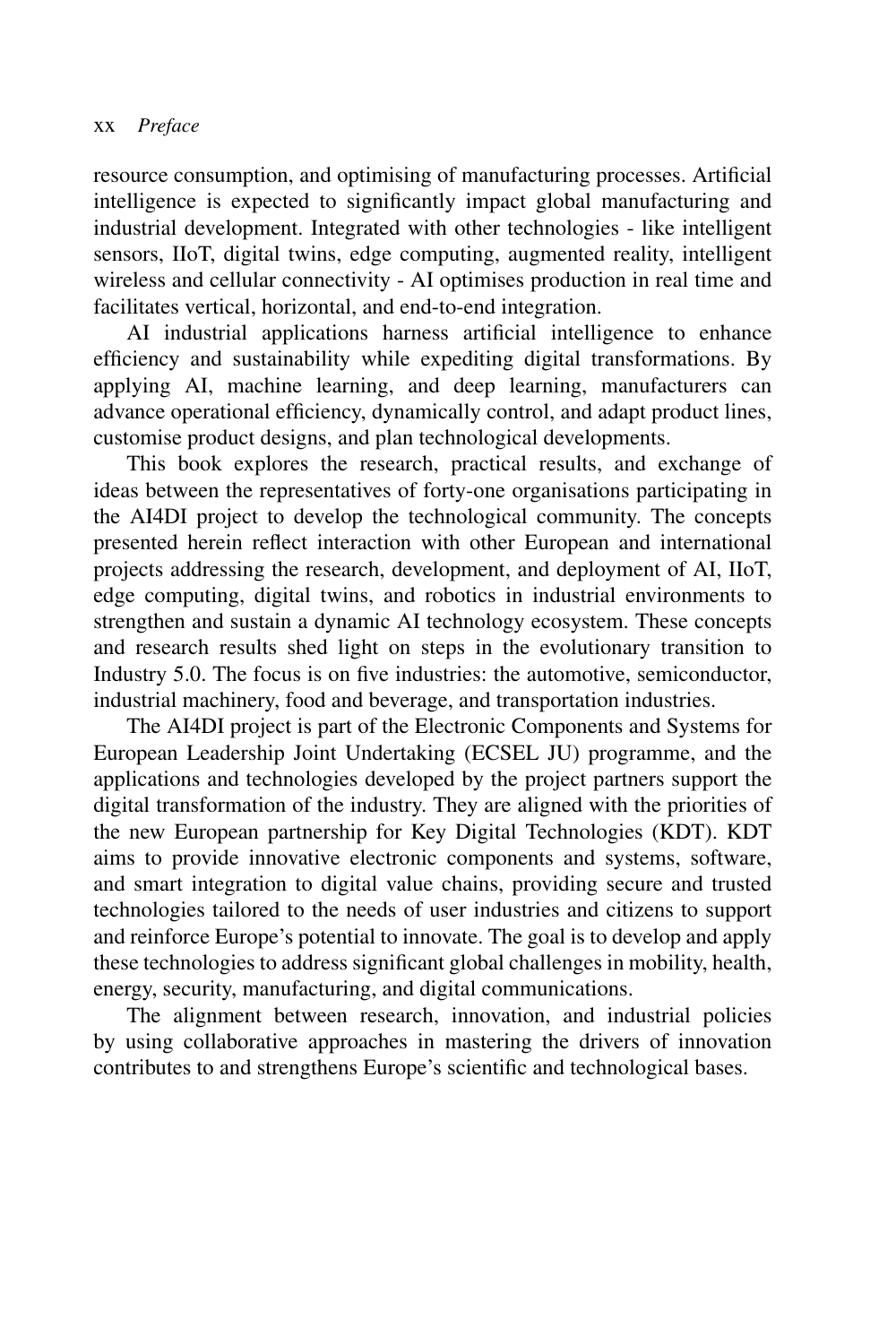**Dr. Ovidiu Vermesan** holds a PhD degree in microelectronics and a Master of International Business (MIB) degree. He is Chief Scientist at SINTEF Digital, Oslo, Norway. His research interests are in the area of smart systems integration, mixed-signal embedded electronics, analogue neural networks, artificial intelligence (AI) and cognitive communication systems. Dr. Vermesan received SINTEF's 2003 award for research excellence for his work on the implementation of a biometric sensor system. He is currently working on projects addressing nanoelectronics, integrated sensor/actuator systems, communication, cyber–physical systems (CPSs) and Industrial Internet of Things (IIoT), industrial AI with applications in green mobility, energy, autonomous systems, and smart cities. He has authored or co-authored over 85 technical articles and conference papers. He is actively involved in the activities of the Electronic Components and Systems for European Leadership Joint Undertaking (ECSEL JU) and involved in technical activities to define the priorities for the new European partnership for Key Digital Technologies (KDT). He has coordinated and managed various national, EU and other international projects related to smart sensor systems, integrated electronics, electromobility and intelligent autonomous systems such as  $E<sup>3</sup>Car$ , POLLUX, CASTOR, IoE, MIRANDELA, IoF2020, AUTOPILOT, AutoDrive, ArchitectECA2030, AI4DI, AI4CSM. Dr. Vermesan actively participates in national, H2020 EU and other international initiatives by coordinating and managing various projects. He is the coordinator of the IoT European Research Cluster (IERC) and a member of the board of the Alliance for Internet of Things Innovation (AIOTI). He is currently the technical co-coordinator of the ECSEL Artificial Intelligence for Digitising Industry (AI4DI) project.

**Reiner John** received his degree in Electrical Engineering from the Fachhochschule des Saarlandes (Germany) in collaboration with the University of Metz / Perpignan (France). In 1984 he started his career with the Siemens Semiconductor Group in Munich, where he worked in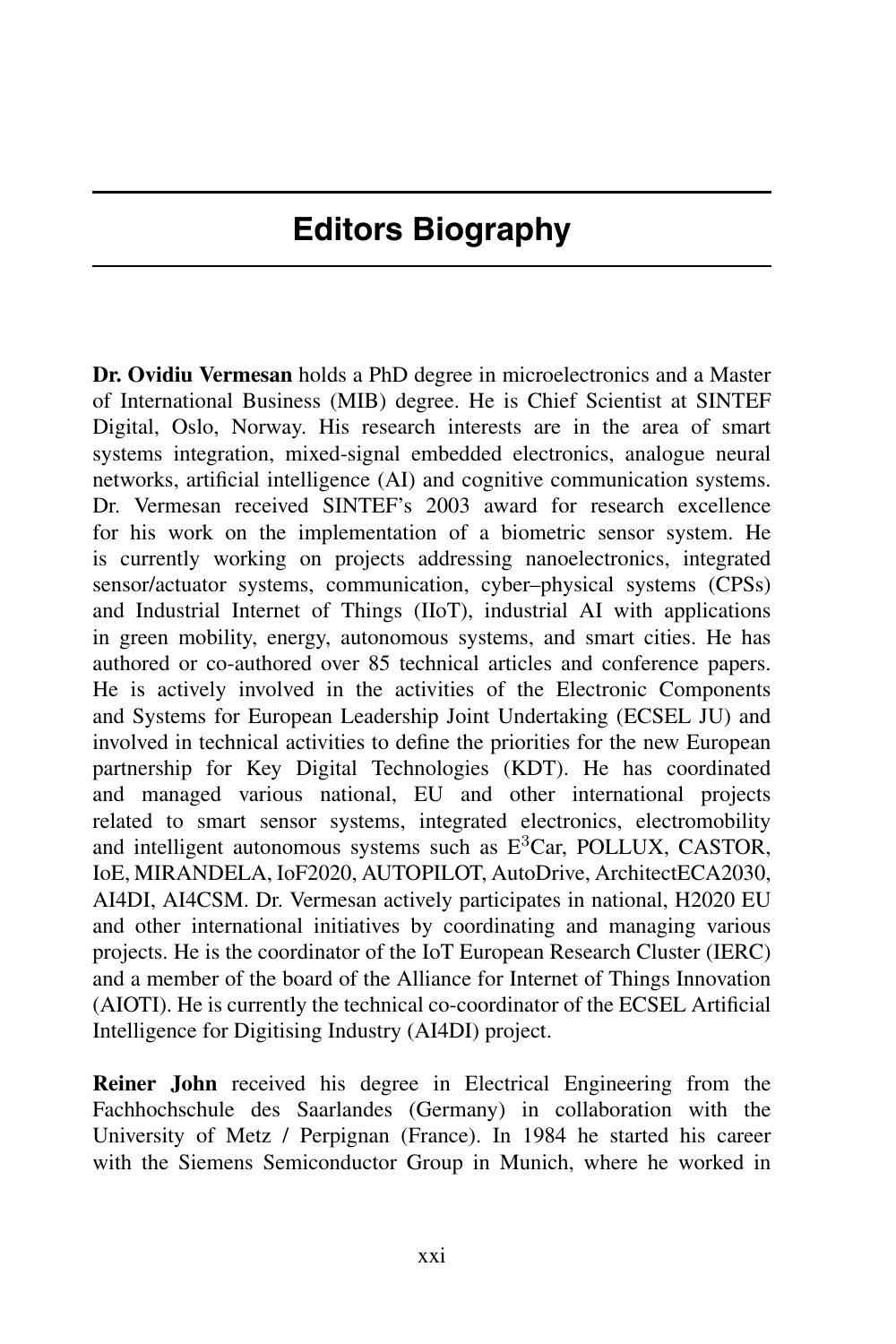automatic test system development*.* In 1989 he was responsible for the consultation and application of embedded control development tools in the Siemens Automation Group. After joining Siemens Corporate Research and Development in 1991, Reiner John researched knowledge-based embedded systems within the Fuzzy group. Moving to Regensburg to work for the Siemens Automotive Division three years later, he developed concepts and implementations for a real-time operating system to manage and control the engine and transmission system. In 1996 joined Siemens Semiconductors, the later IPO of Infineon Technologies, where he served in several management positions in the Quality and Production Department of the company. In 2000, he further pursued his career in Taiwan, where he set up and managed the Infineon Silicon Foundry Taiwan Office as the Head of Department for seven years. At present, Reiner John is working in AVL List GmbH, Austria, where he oversees the coordination of public-funded R&D projects in the area of trustable AI for industrial and electromobility applications.

**Dr. Cristina De Luca** received the *Laurea* degree in statistical and economic science from, University of Padova (Italy) and the PhD degree in mathematics from, University of Klagenfurt (Austria), 2003. She joined Infineon Technologies Austria AG in 2002. She has worked on a wide range of R2R control applications for lithography, CMP and CVD semiconductor production processes and rollout in Regensburg (Germany), Kulim (Malaysia) and Villach (Austria) and contributed to research on R2R for the epitaxy process. Her research interests included advanced process control, automation and statistical data analysis, production automation, predictive maintenance, virtual metrology and industry4.0 automation, model predictive control for semiconductor manufacturing. She was an external professor for statistical quality control at the "Fachhochschule Kärnten" for 2004-2008 in cooperation with Infineon Technologies Austria AG. She is certified in Project Management since 2008. In 2009, she became project manager for European projects, first ENIAC and then ECSEL JU. She followed projects at different levels and contributed to their preparation, implementation, and coordination. To cite some of the projects: IMPROVE, EPPL, EPT300, SemI40, PRODUCTIVE4.0, Arrowhead Tools, AI4CSM. She is currently the coordinator of the ArchitectECA2030 project (Automotive) and AI4DI project (artificial intelligence). In 2019 she joined Infineon Technologies AG, Munich (Germany), where she is Senior Manager Funding Projects and Coordination.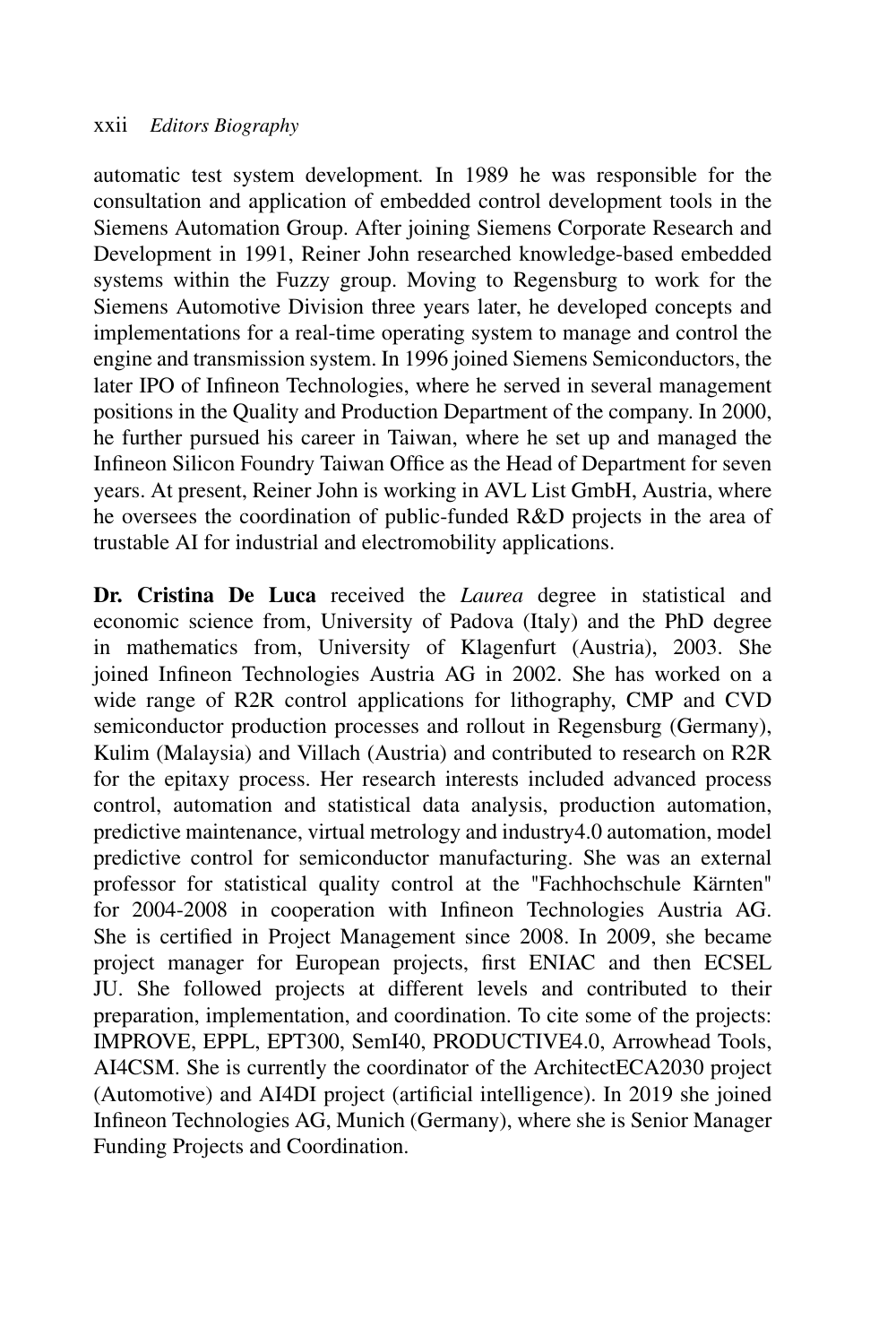**Marcello Coppola** is technical Director at STMicroelectronics. He has more than 25 years of industry experience with an extended network within the research community and major funding agencies with the primary focus on the development of break-through technologies. He is a technology innovator, with the ability to accurately predict technology trends. He is involved in many European research projects targeting Industrial IoT and IoT, cyber physical systems, Smart Agriculture, AI, Low power, Security, 5G, and design technologies for Multicore and Many-core System-on-Chip, with particular emphasis to architecture and network-on-chip. He has published more than 50 scientific publications, holds over 26 issued patents. He authored chapters in 12 edited print books, and he is one of the main authors of "Design of Cost-Efficient Interconnect Processing Units: Spidergon STNoC" book. Until 2018, he was part of IEEE Computing Now Journal Technical editorial board. He contributed to the security chapter of the Strategic Research Agenda (SRA) to set the scene on R&I on Embedded Intelligent Systems in Europe. He is serving under different roles numerous top international conferences and workshops. Graduated in Computer Science from the University of Pisa, Italy in 1992.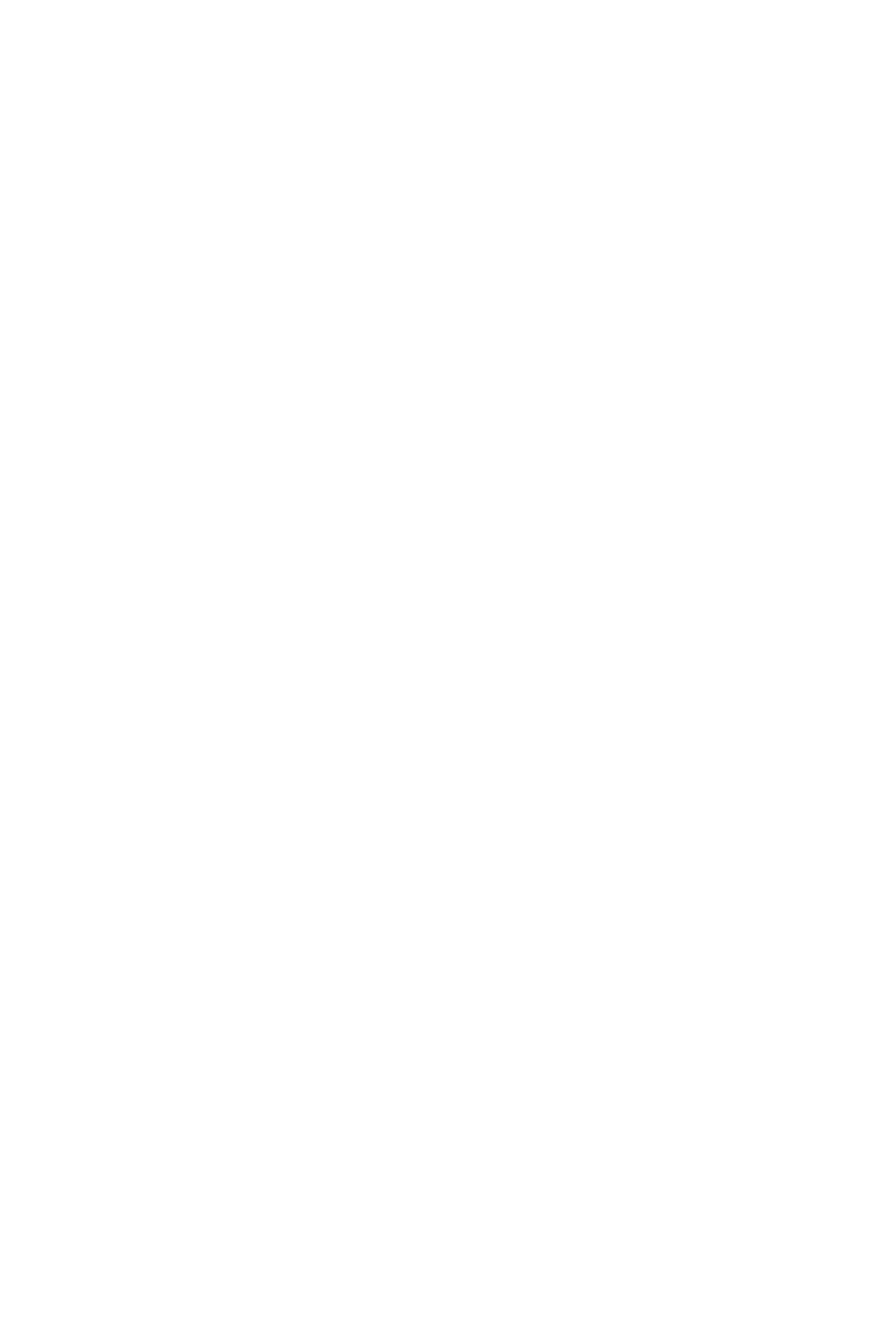# **List of Figures**

| <b>Figure 1.0.1</b> | Further development of core functions in the             |                |
|---------------------|----------------------------------------------------------|----------------|
|                     | processes of the automotive industry through AI          |                |
|                     |                                                          | $\overline{4}$ |
| Figure $1.0.2$      | AI4DI - Development of AI solutions addressing           |                |
|                     | different approaches.                                    | 6              |
| Figure 1.1.1        | High level data flow diagram.                            | 13             |
| <b>Figure 1.1.2</b> | MPDSS architectural diagram.                             | 15             |
| <b>Figure 1.1.3</b> | Multilayer perceptron neural network results.            | 17             |
| <b>Figure 1.1.4</b> | Random forest results.<br>.                              | 17             |
| <b>Figure 1.1.5</b> | Gradient boosted tree results.                           | 17             |
| <b>Figure 1.1.6</b> |                                                          | 18             |
| <b>Figure 1.2.1</b> | Retired electric vehicle (EV) battery packs prognosis    |                |
|                     | in GWh per year. $\ldots \ldots \ldots \ldots \ldots$    | 22             |
| Figure 1.2.2        | Measurement and data pipeline and the feedback           |                |
|                     | loop into the BMS. $\dots \dots \dots \dots \dots \dots$ | 26             |
| Figure $1.2.3$      | Comparison of a standard 1D convolution and a            |                |
|                     | causal convolution.                                      | 27             |
| Figure 1.2.4        | Dilated convolutions visualised.                         | 28             |
| <b>Figure 1.2.5</b> |                                                          | 29             |
| <b>Figure 1.2.6</b> | Constant current discharge profiles of a LIB.            | 30             |
| <b>Figure 1.2.7</b> | SOH prediction using a TCN with a reference              |                |
|                     | measurement for the whole lifetime of a LIB.             | 31             |
| <b>Figure 1.3.1</b> | (a) Manually predefined geometric model of the           |                |
|                     | seam, (b) the path editor and the robot jog in           |                |
|                     | tecnomatix process simulate for manual trajectory        |                |
|                     | programming, (c) multiple training environments          |                |
|                     | running in parallel and optimizing the trajectory for    |                |
|                     | a car door, and (d) the robot following the learned      |                |
|                     |                                                          | 38             |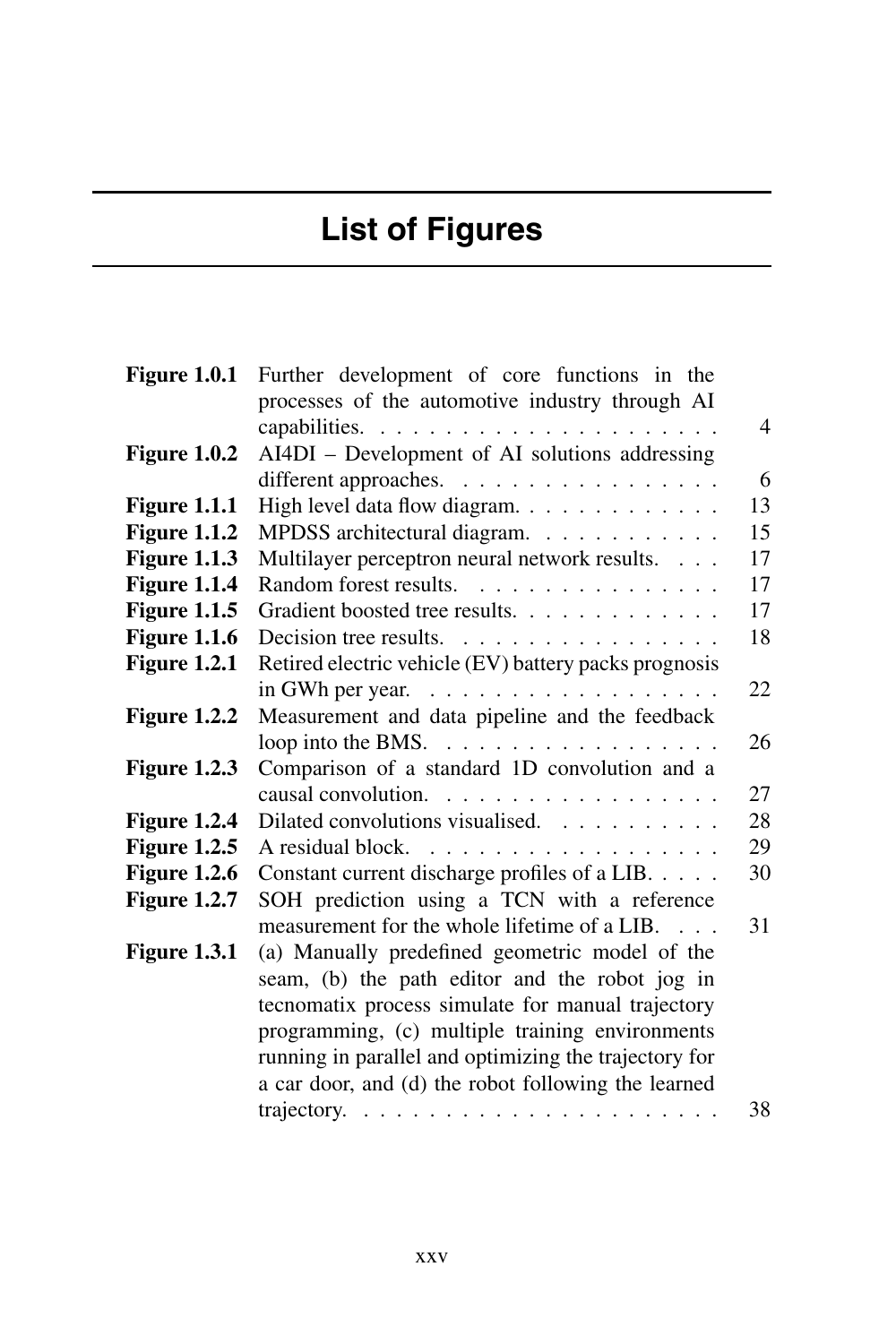### xxvi *List of Figures*

| Figure 1.3.2        | DRL agent in the MDP formalization for optimising                                                                                                                                                                                                                                                                                                                                                                                                                          |     |
|---------------------|----------------------------------------------------------------------------------------------------------------------------------------------------------------------------------------------------------------------------------------------------------------------------------------------------------------------------------------------------------------------------------------------------------------------------------------------------------------------------|-----|
|                     | a TCP trajectory by minimizing the distance to a                                                                                                                                                                                                                                                                                                                                                                                                                           |     |
|                     | predefined moving target.                                                                                                                                                                                                                                                                                                                                                                                                                                                  | 40  |
| Figure 1.4.1        | Four levels of maturity in predictive maintenance. .                                                                                                                                                                                                                                                                                                                                                                                                                       | 49  |
| Figure 1.4.2        | Diagnosis system architecture.                                                                                                                                                                                                                                                                                                                                                                                                                                             | 50  |
| Figure 1.5.1        | Simplified DC e-motor circuit.                                                                                                                                                                                                                                                                                                                                                                                                                                             | 66  |
| Figure 1.5.2        | Simplified DC e-motor diagnosis observations used                                                                                                                                                                                                                                                                                                                                                                                                                          |     |
|                     | for model-based diagnosis.                                                                                                                                                                                                                                                                                                                                                                                                                                                 | 68  |
| Figure 1.5.3        | Simulation-based diagnosis algorithm description. .                                                                                                                                                                                                                                                                                                                                                                                                                        | 74  |
| Figure 1.5.4        | Simplified DC e-motor diagnosis observation with                                                                                                                                                                                                                                                                                                                                                                                                                           |     |
|                     | simulation-based diagnosis.                                                                                                                                                                                                                                                                                                                                                                                                                                                | 75  |
| <b>Figure 1.5.5</b> | Box plot 10-fold cross validation.                                                                                                                                                                                                                                                                                                                                                                                                                                         | 77  |
| <b>Figure 1.5.6</b> | Normalized confusion matrix - model testing/                                                                                                                                                                                                                                                                                                                                                                                                                               |     |
|                     |                                                                                                                                                                                                                                                                                                                                                                                                                                                                            | 78  |
| Figure 1.6.1        | Winding equivalent for extended motor model.                                                                                                                                                                                                                                                                                                                                                                                                                               | 87  |
| Figure 1.6.2        | Simulated/Emulated faults in extended motor model                                                                                                                                                                                                                                                                                                                                                                                                                          |     |
|                     | / experimental motor.                                                                                                                                                                                                                                                                                                                                                                                                                                                      | 88  |
| Figure 1.6.3        | Phase motor currents (healthy/with fault).                                                                                                                                                                                                                                                                                                                                                                                                                                 | 89  |
| Figure 1.6.4        | Motor currents in dq coordinates (healthy/with                                                                                                                                                                                                                                                                                                                                                                                                                             |     |
|                     | fault).                                                                                                                                                                                                                                                                                                                                                                                                                                                                    | 89  |
| <b>Figure 1.6.5</b> | Filtered data in $\alpha\beta$ coordinates (healthy/with                                                                                                                                                                                                                                                                                                                                                                                                                   |     |
|                     |                                                                                                                                                                                                                                                                                                                                                                                                                                                                            | 90  |
| Figure 1.6.6        | MNN structure used for inter-turn short circuit                                                                                                                                                                                                                                                                                                                                                                                                                            |     |
|                     |                                                                                                                                                                                                                                                                                                                                                                                                                                                                            | 91  |
| <b>Figure 1.6.7</b> | Shallow dense NN.                                                                                                                                                                                                                                                                                                                                                                                                                                                          | 96  |
| <b>Figure 1.6.8</b> | Mean square error of MLP during training phase. .                                                                                                                                                                                                                                                                                                                                                                                                                          | 97  |
| Figure 1.6.9        | CM of the testing process of MLP.                                                                                                                                                                                                                                                                                                                                                                                                                                          | 98  |
| <b>Figure 2.1.1</b> | AI-based knowledge management concept system                                                                                                                                                                                                                                                                                                                                                                                                                               |     |
|                     | for risk assessment and root cause analysis in                                                                                                                                                                                                                                                                                                                                                                                                                             |     |
|                     | semiconductor industry.                                                                                                                                                                                                                                                                                                                                                                                                                                                    | 116 |
| <b>Figure 2.1.2</b> | Manual corpora annotation example.                                                                                                                                                                                                                                                                                                                                                                                                                                         | 119 |
| <b>Figure 2.1.3</b> | BERT-ConvE workflow.                                                                                                                                                                                                                                                                                                                                                                                                                                                       | 124 |
| Figure 2.2.1        | Example of classified wafer maps.                                                                                                                                                                                                                                                                                                                                                                                                                                          | 137 |
| Figure 2.2.2        | The platform hardware architecture.                                                                                                                                                                                                                                                                                                                                                                                                                                        | 138 |
| <b>Figure 2.2.3</b> | The platform software architecture.                                                                                                                                                                                                                                                                                                                                                                                                                                        | 138 |
| Figure 2.2.4        | System design and optimization process using                                                                                                                                                                                                                                                                                                                                                                                                                               |     |
|                     | N2D2. .<br>$\mathcal{L}^{(1)}\left(\mathcal{L}^{(1)}\left(\mathcal{L}^{(1)}\left(\mathcal{L}^{(1)}\left(\mathcal{L}^{(1)}\left(\mathcal{L}^{(1)}\left(\mathcal{L}^{(1)}\left(\mathcal{L}^{(1)}\left(\mathcal{L}^{(1)}\left(\mathcal{L}^{(1)}\left(\mathcal{L}^{(1)}\right)\mathcal{L}^{(1)}\right)\right)\right)\right)\right)\right)\right)\right)\right)\leq\mathcal{L}^{(1)}\left(\mathcal{L}^{(1)}\left(\mathcal{L}^{(1)}\left(\mathcal{L}^{(1)}\left(\mathcal{L}^{(1$ | 139 |
| <b>Figure 2.2.5</b> | Resource occupation (FF and LUT) for 42x42 wafer                                                                                                                                                                                                                                                                                                                                                                                                                           |     |
|                     | maps.                                                                                                                                                                                                                                                                                                                                                                                                                                                                      | 143 |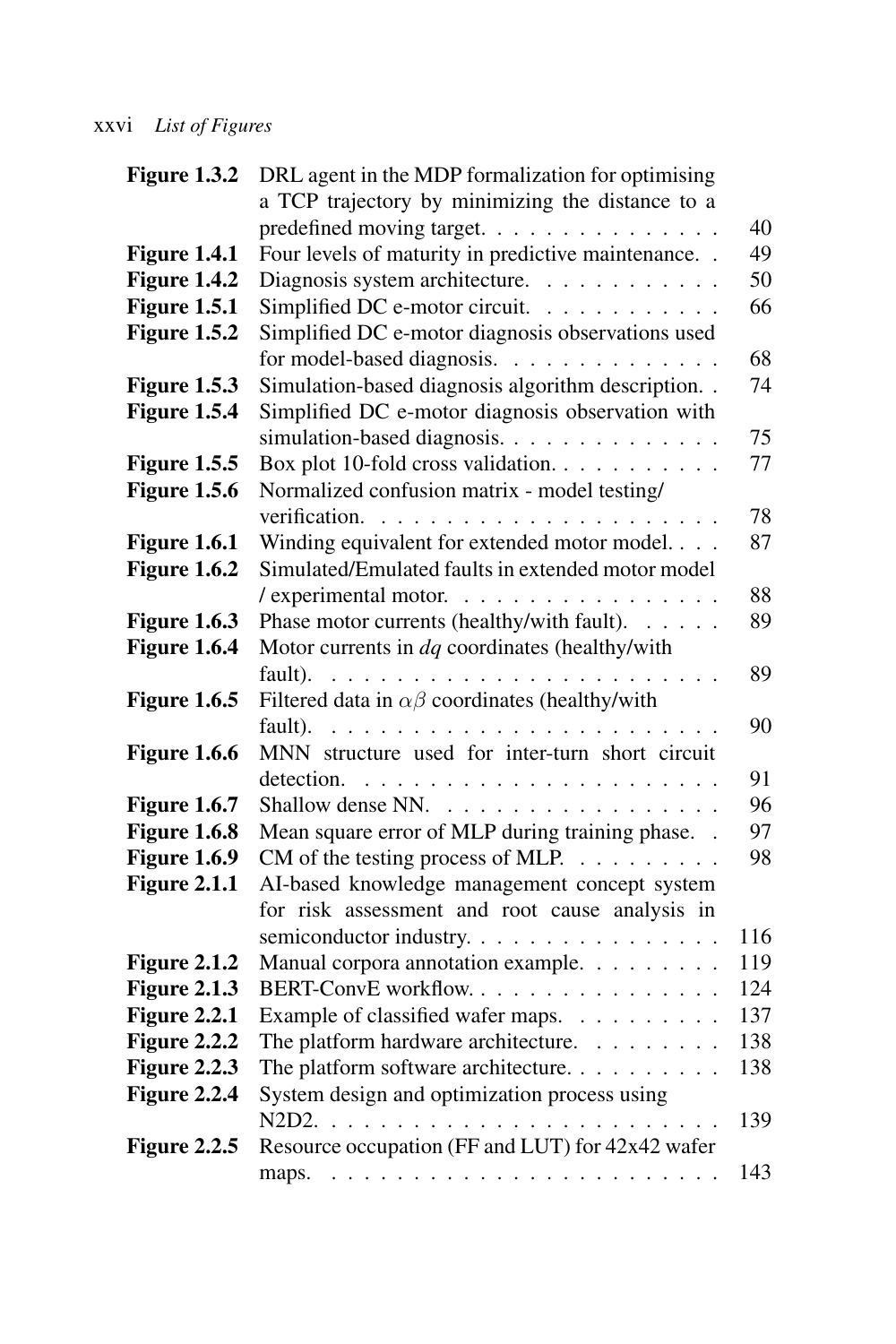| Figure 2.2.6        | BRAM occupation for 42x42 wafer maps.                                       | 143 |
|---------------------|-----------------------------------------------------------------------------|-----|
| Figure 2.3.1        | Abstraction layers in typical computing systems,                            |     |
|                     | ranging from software, over hardware design, to the                         |     |
|                     | underlying manufacturing technology.                                        | 149 |
| Figure 2.3.2        | Equally scaled scanning electron microscope images                          |     |
|                     | of semiconductor device cross-sections, showing a                           |     |
|                     | 28nm, a 40nm, a 65nm, and 150nm process node                                | 150 |
| Figure 2.3.3        | Example of a cross-section image which shows                                |     |
|                     | already interpreted objects on the left side and part                       |     |
|                     | of the raw image on the right side. $\ldots$                                | 151 |
| Figure 2.3.4        | Overall framework of the project. Domain knowledge                          |     |
|                     | and AI methods were the enabler for the use-cases                           |     |
|                     | that are facilitated through the automated SEM                              |     |
|                     |                                                                             | 152 |
| Figure 2.3.5        | A. Normalized histogram per class. B. Various                               |     |
|                     | zoom levels of the same image, magnified 4310,                              |     |
|                     | 8650, 20940 and 72180 times, respectively.<br>$\ldots$ .                    | 153 |
| Figure 2.3.6        | Exemplified overview of the segmentation pipeline.                          | 154 |
| Figure 2.3.7        | Examples of segmented images with yellow                                    |     |
|                     | illustrating metal components, and green illustrating                       |     |
|                     | VIA <sub>s</sub> .<br>.                                                     | 155 |
| Figure 2.3.8        | Example features of different semiconductor                                 |     |
|                     | technologies. The four dimensions were arbitrarily                          |     |
|                     | chosen from more than hundred possible attributes                           |     |
|                     | defining a semiconductor front-end technology.<br>$\mathbb{R}^{\mathbb{Z}}$ | 156 |
| Figure 2.3.9        | Example SEM CS with the grey-scaled SEM image                               |     |
|                     | (left) and the segmented image (right). $\dots \dots$                       | 157 |
| <b>Figure 2.4.1</b> | Curves for one experiment.                                                  | 165 |
| Figure 2.4.2        | Left: Distribution of average curves distance to                            |     |
|                     | other samples. Right: the results are showed in left                        |     |
|                     | by using Wasserstein distance outliers.                                     | 167 |
| <b>Figure 2.4.3</b> | Outliergram, an example of feature for device                               |     |
|                     | current traces. Outliers are detected by inspecting                         |     |
|                     | the relationship between MEI and MBD.                                       | 167 |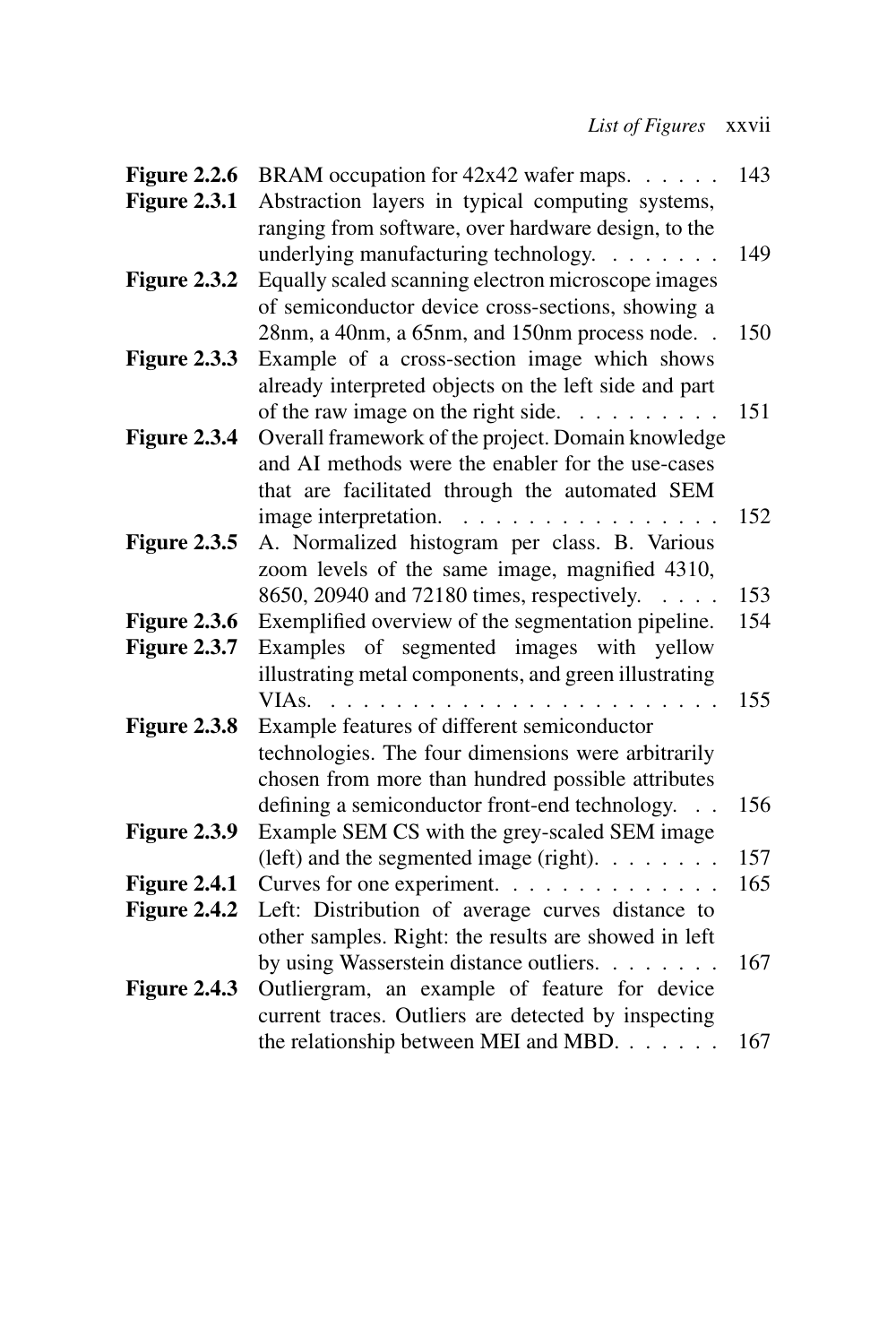### xxviii *List of Figures*

| <b>Figure 2.4.4</b> | Shows samples of OOI use case. Top left: particle in        |     |
|---------------------|-------------------------------------------------------------|-----|
|                     | lower right corner (bottom side). Top right: particle       |     |
|                     | in centre of image (top side). Bottom left: particle in     |     |
|                     | centre of image (top side). Bottom right: scratch in        |     |
|                     | upper area of heatsink (top side). Note that Bottom         |     |
|                     | side is larger than top side. $\ldots \ldots \ldots \ldots$ | 168 |
| <b>Figure 2.4.5</b> | Show an example of outliers (anomaly) cluster               |     |
|                     | which is clearly inconsistent with the rest of the          |     |
|                     | dataset.                                                    | 170 |
| <b>Figure 2.4.6</b> | Shows the process flow for the whole process                |     |
|                     | including PDA and supervised learning applied on            |     |
|                     |                                                             | 171 |
| <b>Figure 2.4.7</b> | Anomalies exist at the marked area. In this                 |     |
|                     | study, anomaly detection with pre-trained algorithm         |     |
|                     | Resnet was conducted.                                       | 172 |
| <b>Figure 2.4.8</b> | Shows an example of clustering anomalies units.             |     |
|                     | Left: shows the clustering according to PAD.                |     |
|                     | Middle: shows clustering after review process by            |     |
|                     | an expert. Right: shows an example of defect units          |     |
|                     | which recognized as a tick by PAD. As it shown,             |     |
|                     | names represent the real names of classes of labelled       |     |
|                     | images of ImageNet dataset.                                 | 172 |
| Figure 2.4.9        | Shows the process flow of wire bonding use case             | 173 |
| Figure 3.1.1        | System architecture schema.                                 | 192 |
| Figure 3.1.2        | MCU firmware state machine.                                 | 194 |
| Figure 3.1.3        | Visualizations of selected samples of the dataset.          | 196 |
| <b>Figure 3.1.4</b> | Validation metrics at different augmentation factors.       | 200 |
| <b>Figure 3.1.5</b> | ROC curves at different augmentation factors.               | 201 |
| <b>Figure 3.2.1</b> | Architecture of the proposed solution.                      | 210 |
| Figure 3.2.2        | Hardware/Software partitioning.                             | 215 |
| Figure 3.2.3        | Renderings with different light power levels and            |     |
|                     | camera orientations.                                        | 216 |
| Figure 3.2.4        | Object detection and pick and place operation.              | 216 |
| <b>Figure 3.2.5</b> | Setup for object 3D reconstruction.                         | 217 |
| Figure 3.2.6        | Scene including the plastic bottle- and the                 |     |
|                     | reconstructed metal can 3D models (middle)                  |     |
|                     | together with the and corresponding depth image             |     |
|                     | (left) and segmentation masks (right). $\dots \dots$        | 218 |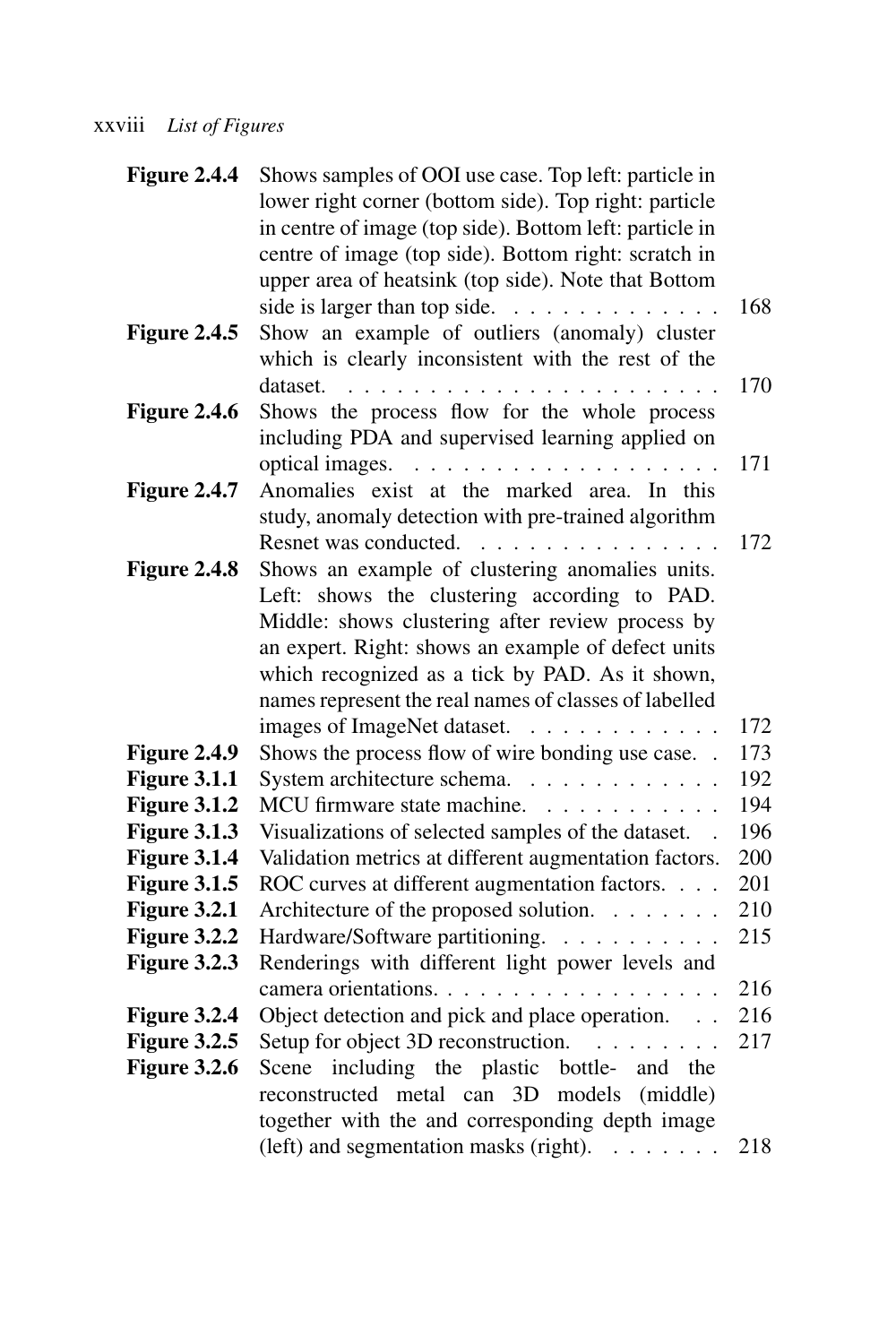| <b>Figure 3.3.1</b> | Human-robot interaction concept using 60 GHz            |     |
|---------------------|---------------------------------------------------------|-----|
|                     |                                                         | 223 |
| Figure 3.3.2        | Simplified radar block diagram.                         | 225 |
| Figure 3.3.3        | Signal processing pipeline to provide input to the      |     |
|                     |                                                         | 226 |
| Figure 3.3.4        | Feature extraction for the random forest classifier. .  | 226 |
| Figure 3.3.5        | SNN-based gesture demonstrator.                         | 229 |
| Figure 3.3.6        | Range vs Doppler (left), flattened range-Doppler vs     |     |
|                     |                                                         | 230 |
| Figure 3.3.7        | LSM network with trainable output layer.                | 231 |
| <b>Figure 3.3.8</b> | Confusion matrix for a 90%-10% learning (1620           |     |
|                     | samples) and test (180 samples) split of the dataset.   | 233 |
| Figure 3.3.9        | Proof of concept radar/robot interface block            |     |
|                     |                                                         | 235 |
| Figure 3.4.1        | Overview of the HMI principle: Basic components         |     |
|                     | of the sensing, computing and control of touch          |     |
|                     |                                                         | 243 |
| Figure 3.4.2        | Network performance during the training: a)             |     |
|                     | accuracy of the force identification and b) loss of     |     |
|                     | the position identification.                            | 245 |
| Figure 4.1.1        | Value chain for champagne production. $\ldots$          | 262 |
| Figure 4.1.2        | Comparative range, data rate, energy efficiency         |     |
|                     | characteristics of communications technologies.         | 269 |
| Figure 4.1.3        | LoRaWAN architecture.                                   | 270 |
| Figure 4.1.4        | Operation of the different classes of a                 |     |
|                     | LoRaWAN.                                                | 271 |
| Figure 4.2.1        | (a) Camera attached to the vehicle, (b) defoliated      |     |
|                     |                                                         | 283 |
| Figure 4.2.2        | Example of grape segmentation. On the left: the         |     |
|                     | original image. On the right: the segmented image.      | 284 |
| Figure 4.2.3        | Correlation between visible grapes and the total        |     |
|                     | number of grapes. $\ldots$                              | 284 |
| Figure 4.2.4        | estimation and vine cane diameters<br><b>Biomass</b>    |     |
|                     | obtained from Physiocap©.                               | 285 |
| Figure 4.2.5        | (a) Vineyard robot Bakus©, (b) Physiocap© LIDAR         |     |
|                     | installed on the robot.                                 | 286 |
| <b>Figure 4.3.1</b> | Image acquisition at the wine pressing sites. $\dots$ . | 292 |
| Figure 4.3.2        | Example of the image processing steps. $\dots \dots$    | 293 |
| Figure 4.3.3        | STM board and TPU accelerator used in this work.        | 294 |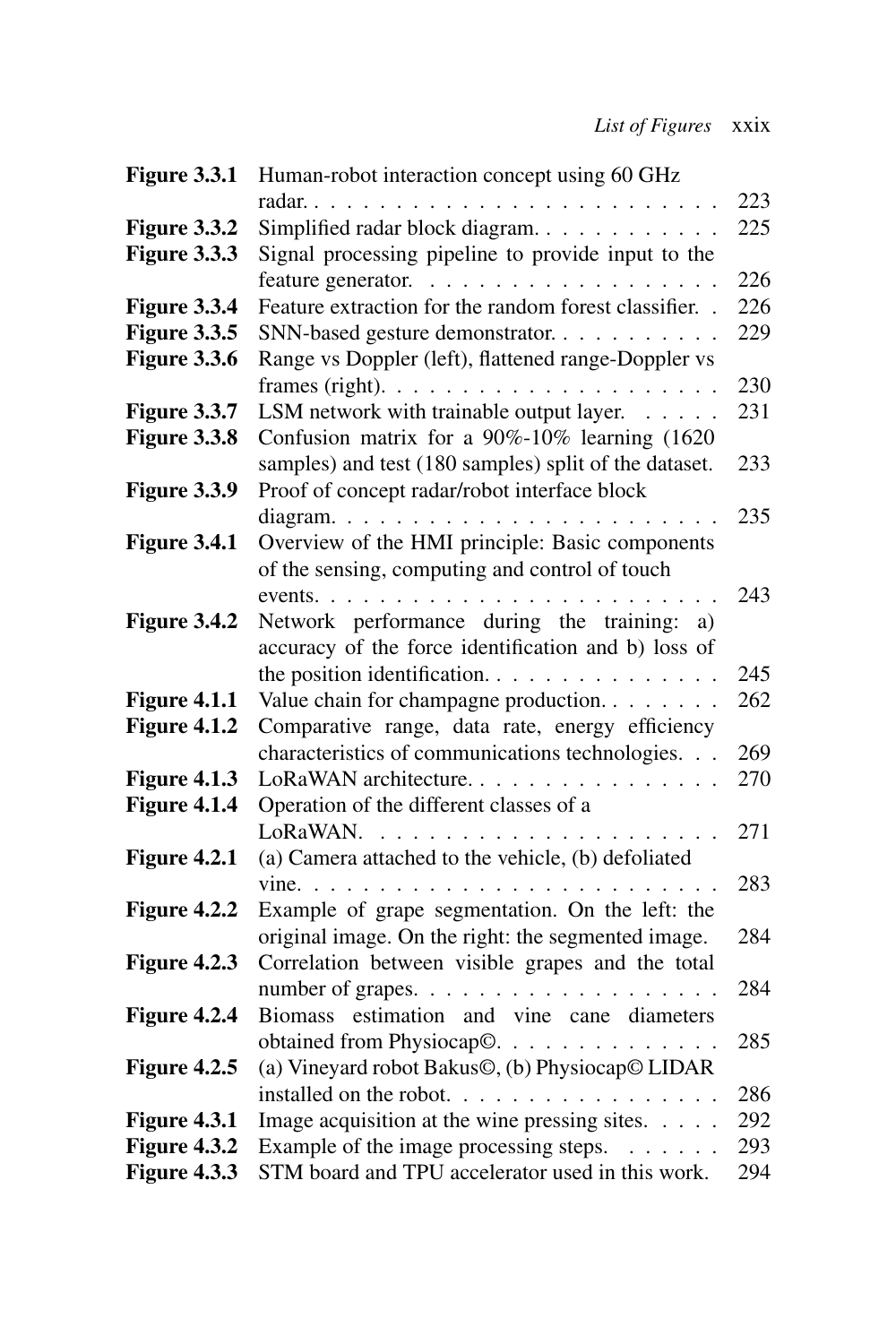| Figure 4.3.4         | Output of the models.                                           | 296 |
|----------------------|-----------------------------------------------------------------|-----|
| <b>Figure 4.4.1</b>  | Soybean production process flow                                 | 305 |
| Figure 4.4.2         | Soybean products                                                | 305 |
| Figure 4.4.3         | The electromagnetic spectrum - regions of interest              |     |
|                      | in the context of NIR spectroscopy.                             | 308 |
| Figure 4.4.4         | Hardware architectures under evaluation.                        | 315 |
| <b>Figure 4.4.5</b>  | Experimental setup.                                             | 317 |
| Figure 4.4.6         | Training and inference workflow.                                | 318 |
| <b>Figure 4.4.7</b>  | Boundary tracking for samples with impurities and               |     |
|                      | split soybeans (left) and cleaned soybeans and                  |     |
|                      | crushed fractions (right).                                      | 321 |
| Figure 4.4.8         | Image detection segmentation and processing for                 |     |
|                      | samples of cleaned soybeans (left), soybeans with               |     |
|                      | impurities (middle) and crushed fractions (right).              | 322 |
| Figure 4.4.9         | Soybeans images processed by a binary image filter.             | 322 |
| Figure 4.5.1         | Maintenance types. Adapted from EN 13306                        |     |
|                      | Standard.                                                       | 330 |
| <b>Figure 4.5.2</b>  | Failure and maintenance timing.                                 | 332 |
| Figure 4.5.3         | Comparison of maintenance cost and frequency of                 |     |
|                      | maintenance.<br>.                                               | 332 |
| Figure 4.5.4         | Parameters monitored during equipment life-time                 |     |
|                      | operation. Adapted from STMicroelectronics.                     | 336 |
| <b>Figure 4.5.5</b>  | AI-based predictive maintenance framework.                      | 340 |
| <b>Figure 4.5.6</b>  | Industrial integrated system for equipment                      |     |
|                      |                                                                 | 342 |
| <b>Figure 4.5.7</b>  | Soybean production predictive maintenance system                |     |
|                      |                                                                 | 343 |
| <b>Figure 4.5.8</b>  | Overall architecture.                                           | 345 |
| <b>Figure 4.5.9</b>  | Experimental set-up detailed.                                   | 346 |
| <b>Figure 4.5.10</b> | Spectrum analysis Wi-Fi 2.4GHz.                                 | 347 |
| <b>Figure 4.5.11</b> | MQTT subscriber with Node-RED flow (vibration                   |     |
|                      |                                                                 | 348 |
|                      | Figure 4.5.12 MQTT subscriber with Node-RED results (vibration  |     |
|                      |                                                                 | 348 |
|                      | Figure 4.5.13 STWIN SensorTile wireless industrial node.        | 349 |
|                      | Figure 4.5.14 Real-time data from the three-axis MEMS vibration |     |
|                      | sensor                                                          | 350 |
| Figure 5.0.1         | Transportation research areas in AI4DI.                         | 360 |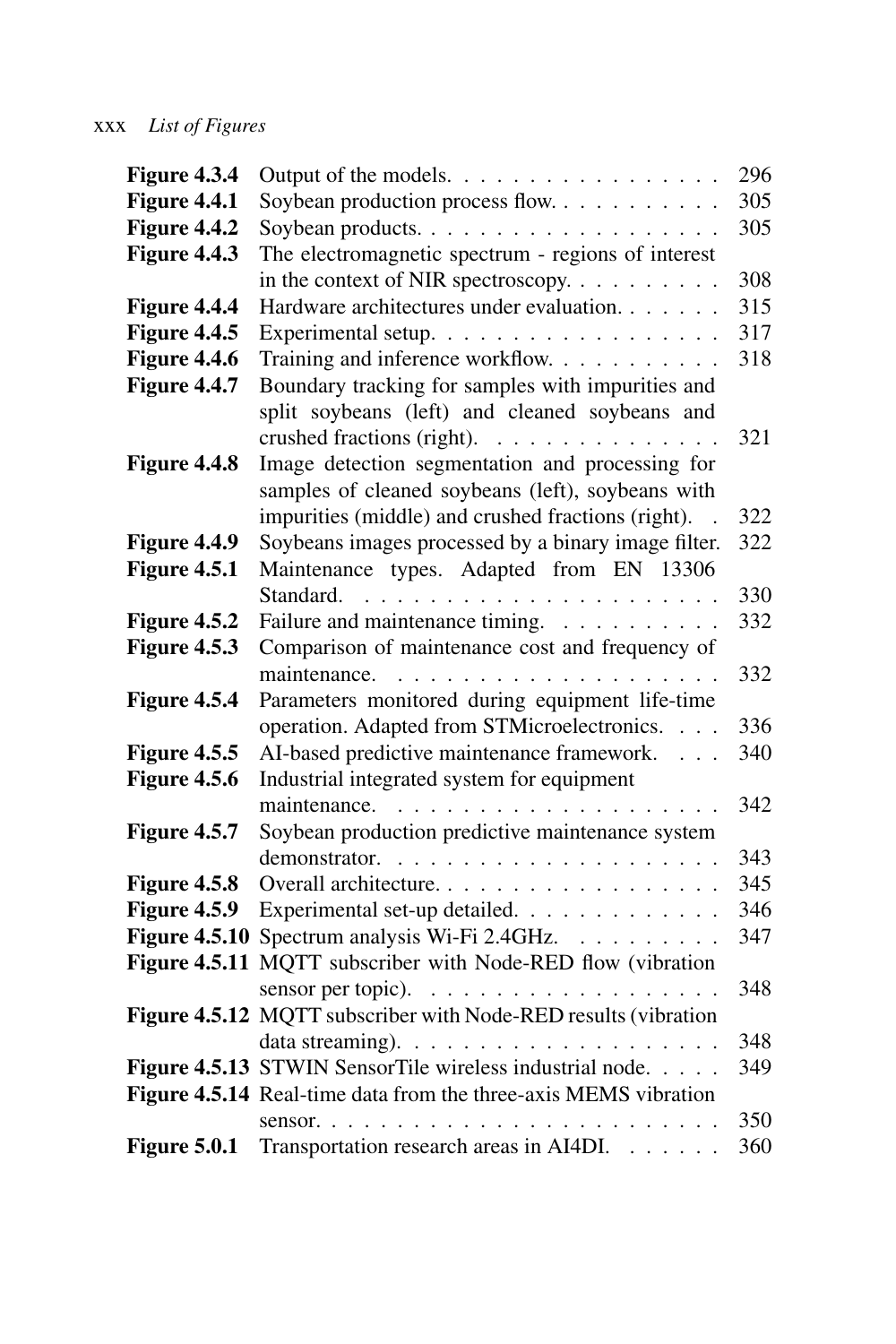| <b>Figure 5.1.1</b> | 3D object clustering using a point cloud and 2D               |     |
|---------------------|---------------------------------------------------------------|-----|
|                     |                                                               | 366 |
| <b>Figure 5.1.2</b> | 3D detections on camera view.                                 | 368 |
| <b>Figure 5.1.3</b> | 3D detections in LiDAR point cloud.                           | 368 |
| <b>Figure 5.1.4</b> | Last-mile pod driving scenario.                               | 370 |
| <b>Figure 5.1.5</b> | Pod sensor view.<br>.                                         | 371 |
| <b>Figure 5.1.6</b> | Immediate action control research architecture.               | 372 |
| <b>Figure 5.2.1</b> | Open data tampere: design for data acquisition.<br>$\sim$     | 377 |
| <b>Figure 5.2.2</b> | Bus GPS trace, Line 32 Ranta-Tampella to TAYS                 |     |
|                     |                                                               | 378 |
| Figure 5.2.3        | Traffic cameras and their field of view in Tampere. .         | 378 |
| Figure 5.2.4        | Loop detectors for traffic amount measurements                |     |
|                     | using DATEX II.<br>.                                          | 379 |
| <b>Figure 5.2.5</b> | Architecture for data preparation at the edge.                | 379 |
| <b>Figure 5.2.6</b> | Traffic object detection (left) and hourly car                |     |
|                     | quantity (right). $\ldots \ldots \ldots \ldots \ldots \ldots$ | 380 |
| Figure 5.2.7        | Refinement of GPS bus traces: (a) Raw GPS [blue]              |     |
|                     | and planned bus route [green] (b) Snapped bus route           |     |
|                     | to OSM road network [black] (c) Partitioned route             |     |
|                     | according to bus stop vicinity [yellow/purple] (d)            |     |
|                     | Map-matching GPS trace [red].                                 | 380 |
| Figure 5.2.8        | Data storage and processing in the cloud. The                 |     |
|                     | processed features can be retrieved and visualized            |     |
|                     | as time-series and used for training AI prediction            |     |
|                     | models.                                                       | 382 |
| Figure 5.2.9        | Weekly data from left to right, top to bottom: traffic        |     |
|                     | amount, congestion, vehicle counts derived from               |     |
|                     | traffic-camera images, queue length and travel-time           |     |
|                     | durations for the segmented bus routes (bus-links).           | 383 |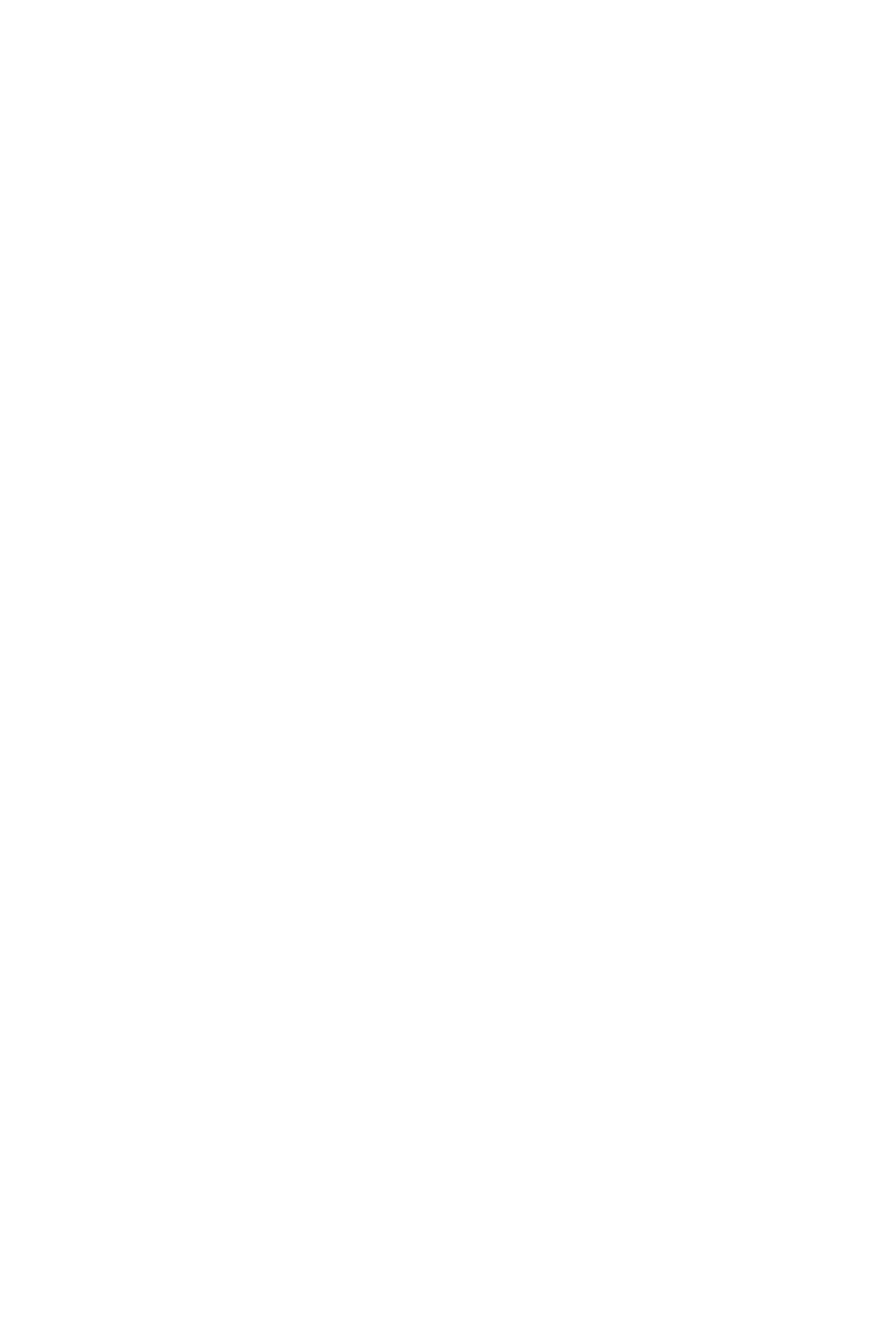# **List of Tables**

| Table 1.5.1 Simplified DC motor component state description.        | 67  |
|---------------------------------------------------------------------|-----|
| Table 1.5.2 Diagnosis results obtained using model-based            |     |
|                                                                     | 71  |
| Table 1.6.1 CatE device evaluation of occupied memory.              | 99  |
| Table 2.3.1 Framework of the cross-section interpretation with the  |     |
| respective sub-processes.                                           | 152 |
| Table 2.3.2 Results of measured features of the VIAs. In the right  |     |
| column, the deviation between the automated and the                 |     |
| manual is shown                                                     | 157 |
| Table 3.1.1 Validation metrics at different training stages.        | 202 |
| Table 3.1.2 Deployment metrics on three model variants.             | 202 |
| Table 3.2.1 First object detection results, where the model has     |     |
| been trained on syntheticaly generated data.                        | 216 |
| Table 3.3.1 Chirp/Frame (a) and scene (b) radar parameters.         | 227 |
| Table 3.3.2 Recall and precision statistics of the machine learning |     |
|                                                                     | 228 |
| Table 3.3.3 Chirp/Frame (a) and scene (b) radar parameters.         | 232 |
| Table 3.3.4 Recall and precision statistics of the SNN based        |     |
|                                                                     | 234 |
| Table 4.1.1 LPWAN technologies comparison.                          | 273 |
| Table 4.3.1 Results obtained with the STM32MP157C-DK2               |     |
| board.<br>.                                                         | 296 |
| Table 4.4.1 Normal parameters measured on whole or cracked          |     |
| soybeans before drying.                                             | 320 |
| Table 4.4.2 Normal parameters measured on expanded soybean          |     |
| flakes after drying                                                 | 321 |
| Table 5.1.1 Percentage of estimated object cluster means correctly  |     |
| placed inside KITTI ground truth boxes.                             | 369 |
| Table 5.1.2 The statistics for the agent performance.               | 371 |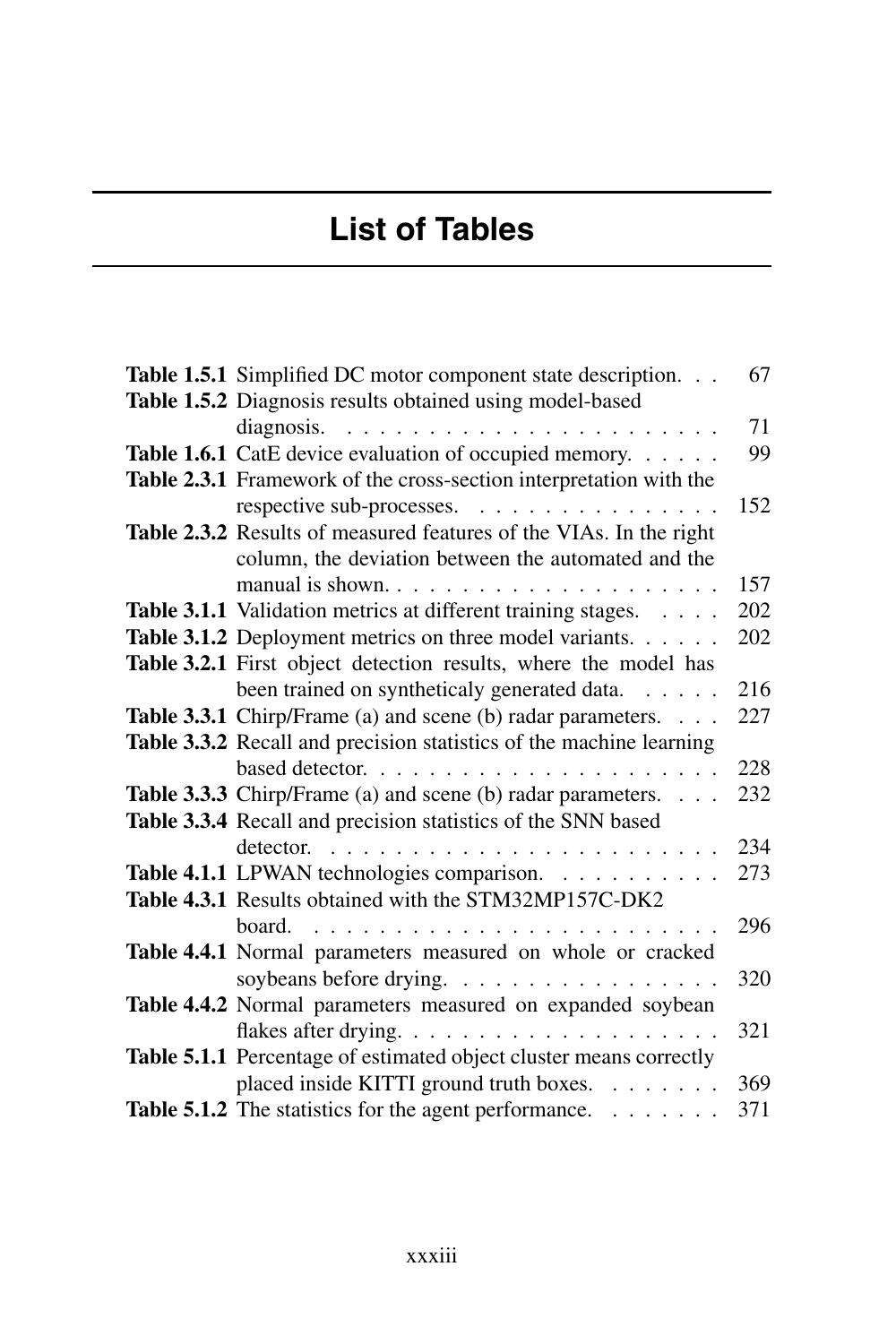#### xxxiv *List of Tables*

| Table 5.2.1 Statistics for open traffic data in tampere (2021-5-31). |  |
|----------------------------------------------------------------------|--|
| (*) Traffic cameras images are available starting from               |  |
| November 2019 but are not stored in the                              |  |
|                                                                      |  |
| Table 5.2.2 Errors-to-Data Ratio (EDR) for five categories of        |  |
| traffic data collected for the week of February 19 to                |  |
| 25, 2021. EDR is given as a percentage before and                    |  |
| after the first step of data cleaning, which involves                |  |
| eliminating erroneous observations. 383                              |  |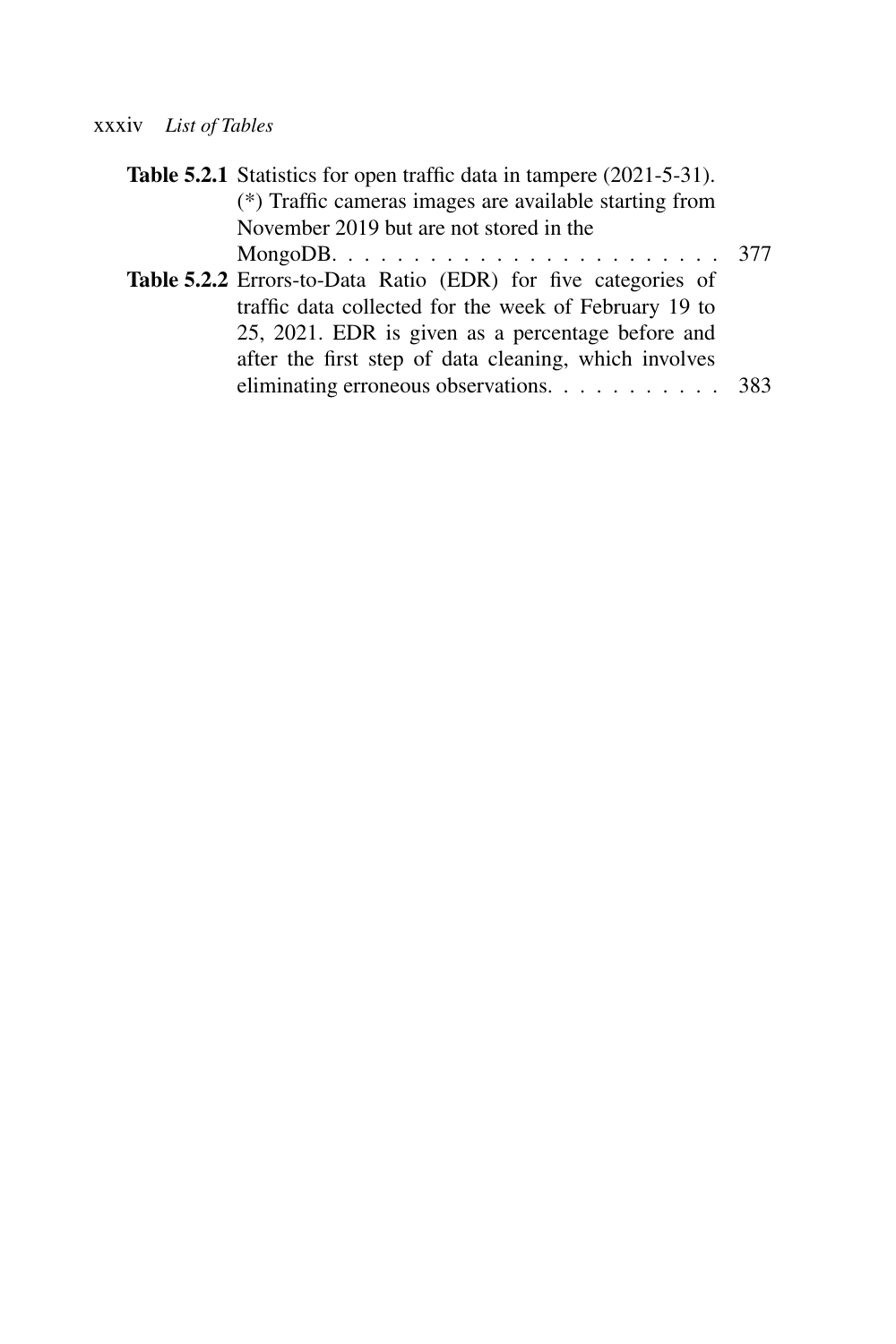# **List of Abbreviations**

| AI              | Artificial intelligence                              |
|-----------------|------------------------------------------------------|
| AI4DI           | Artificial intelligence for digitizing industry      |
| <b>ANN</b>      | Artificial neural networks                           |
| API             | Application programming interface                    |
| <b>APMF</b>     | Approximate progressive morphological filter         |
| <b>ASIC</b>     | Application-specific integrated circuit              |
| <b>BLE</b>      | Bluetooth low energy                                 |
| <b>BMS</b>      | Battery management system                            |
| <b>BRAM</b>     | <b>Block RAM</b>                                     |
| CatE            | Computing-at-the-Edge                                |
| <b>CBM</b>      | Condition-based maintenance                          |
| CM              | Confusion matrices                                   |
| <b>CNN</b>      | Convolutional neural networks                        |
| <b>CPU</b>      | Central processing unit                              |
| <b>CUDA</b>     | Compute unified device architecture                  |
| DC              | Direct current                                       |
| <b>DFB</b>      | Data fusion bus                                      |
| DL              | Deep learning                                        |
| <b>DMA</b>      | Direct memory access                                 |
| <b>DNN</b>      | Deep neural network                                  |
| <b>ECSEL JU</b> | Electronic components<br>and<br>systems for european |
|                 | leadership - joint undertaking                       |
| <b>EDR</b>      | Errors-to-Data Ratio                                 |
| <b>EIS</b>      | Electrochemical impedance spectroscopy               |
| <b>EMF</b>      | Electro motive force                                 |
| <b>EOL</b>      | End of life                                          |
| ERP             | Enterprise resource planning                         |
| <b>ETL</b>      | Extract, transform, load                             |
| EV              | Electric vehicle                                     |
| FF              | Flip-flop                                            |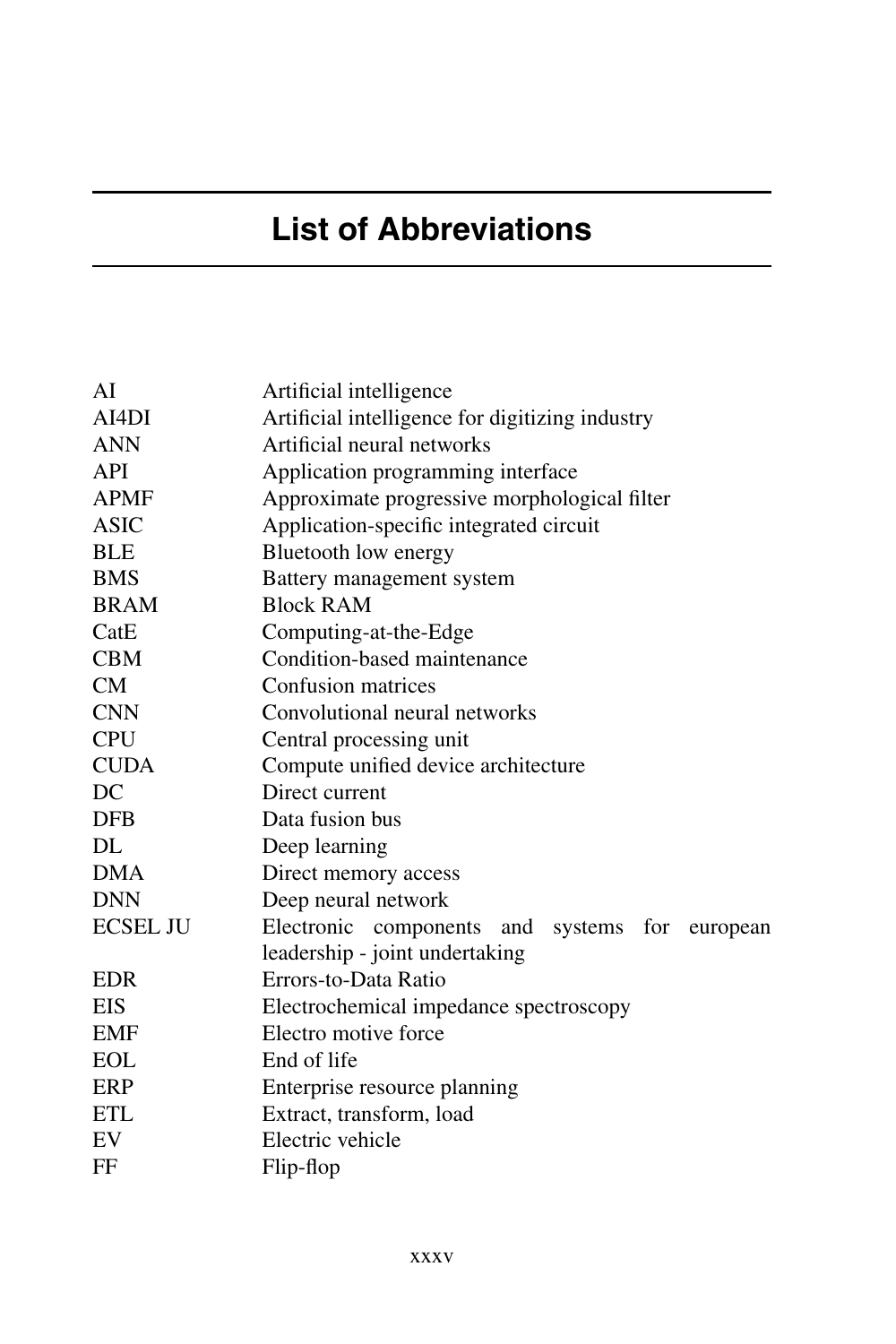#### xxxvi *List of Abbreviations*

| <b>FFT</b>                    | Fast fourier transform                                |
|-------------------------------|-------------------------------------------------------|
| FoV                           | Field of view                                         |
| <b>FPGA</b>                   | Field programmable gate arrays                        |
| <b>GPS</b>                    | Global positioning system                             |
| <b>GPU</b>                    | Graphics processing unit                              |
| <b>HDMI</b>                   | High-definition multimedia interface                  |
| <b>HIL</b>                    | Hardware-in-the-Loop                                  |
| <b>HLS</b>                    | High level synthesis                                  |
| <b>HMI</b>                    | Human machine interface, human machine interaction    |
| <b>HTTPS</b>                  | Hypertext transfer protocol secure                    |
| <b>HW</b>                     | Hardware                                              |
| <b>IDE</b>                    | Integrated development environment                    |
| <b>IIoIT</b>                  | Industrial internet of intelligent things             |
| <b>IIoT</b>                   | Industrial internet of things                         |
| <b>IMU</b>                    | Inertial measurement unit                             |
| <b>ITS</b>                    | Intelligent transport systems                         |
| <b>JSON</b>                   | JavaScript object notation                            |
| LIB                           | Lithium-ion battery                                   |
| Lidar                         | Light detection and ranging                           |
| LoRa                          | Long range (modulation technique)                     |
| LoRaWAN                       | LoRa wide area network                                |
| <b>LTE</b>                    | Long-term evolution (standard for wireless broadband) |
| <b>LSQ</b>                    | Learned step size quantization                        |
| <b>LUT</b>                    | Lookup table                                          |
| MaaS                          | Mobility as a service                                 |
| <b>MBD</b>                    | Model-based diagnosis                                 |
| <b>MIR</b>                    | Multimedia information retrieval                      |
| ML                            | Machine learning                                      |
| <b>MLP</b>                    | Multilayer perceptron                                 |
| <b>MPDSS</b>                  | Material planning decision support system             |
| <b>MQTT</b>                   | Message queuing telemetry transport                   |
| <b>MSE</b>                    | Mean squared error                                    |
| N <sub>2</sub> D <sub>2</sub> | Neural network design & deployment                    |
| <b>NFR</b>                    | Non-functional requirements                           |
| <b>NN</b>                     | Neural networks                                       |
| <b>OEM</b>                    | Original equipment manufacturer                       |
| <b>ONNX</b>                   | Open neural network exchange                          |
| <b>OPC</b>                    | Open platform communication                           |